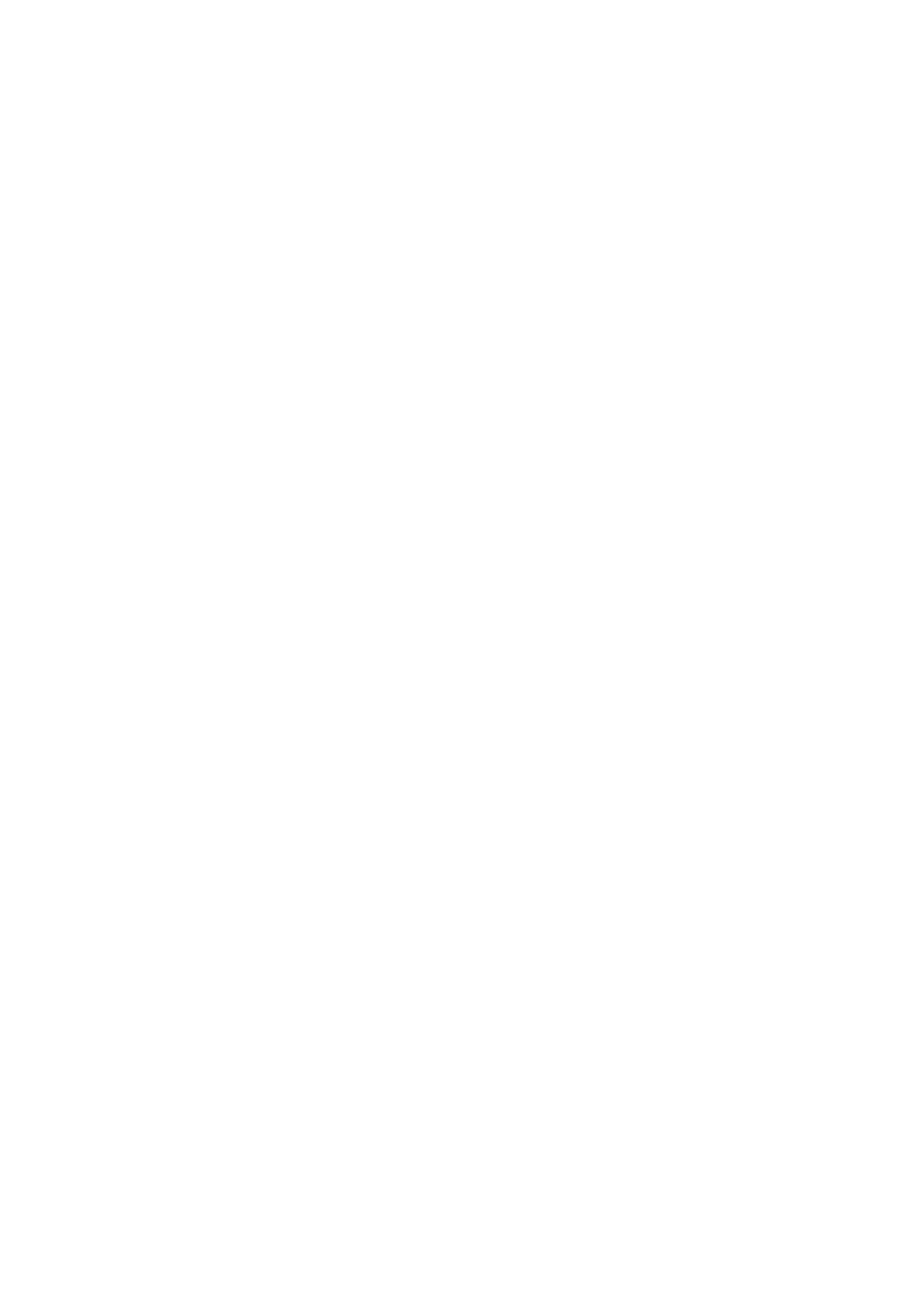## **Contents**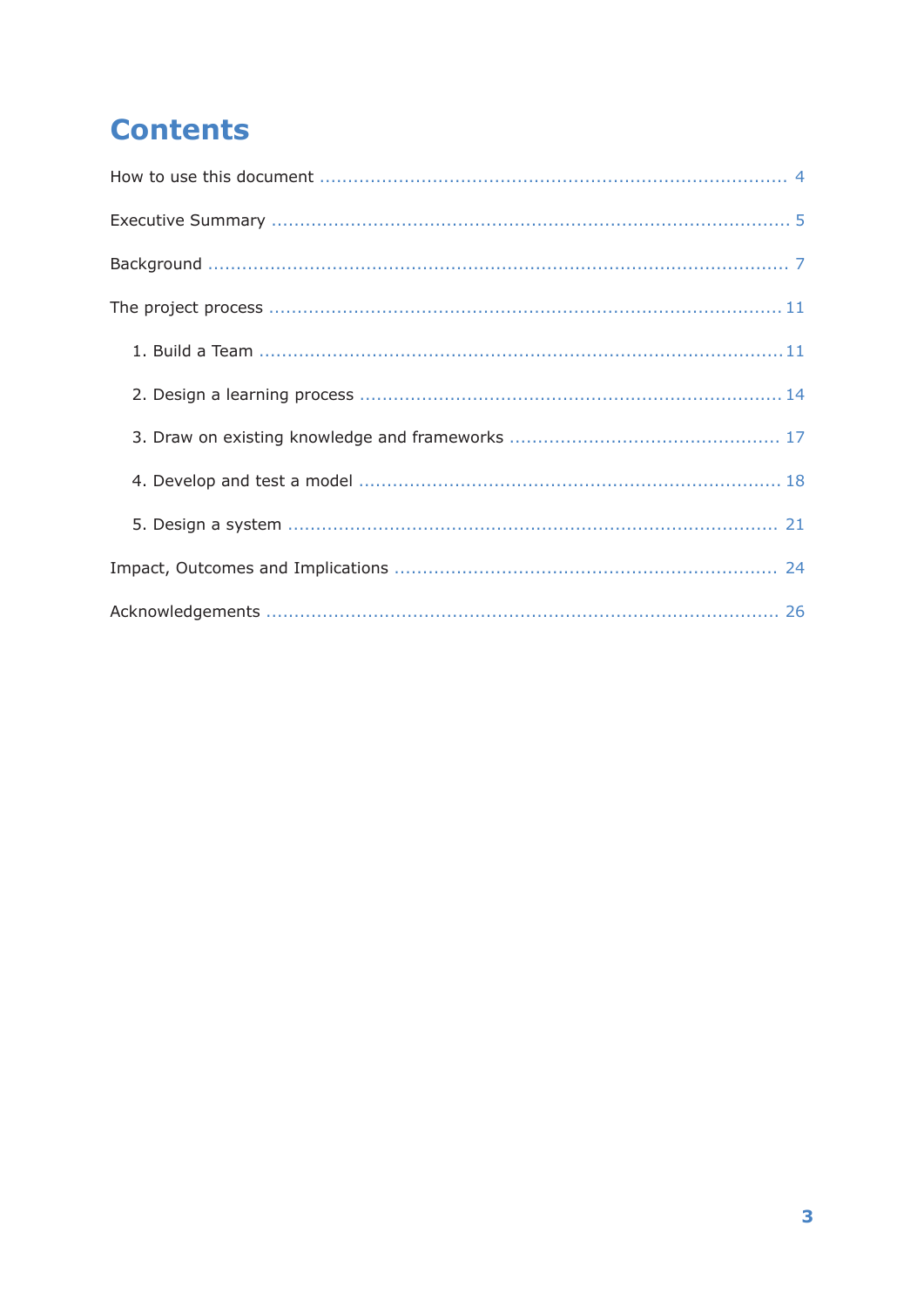## **How to use this document**

This document tells the story of nine partnership projects, funded by the Jisc Business and Community Engagement (BCE) programme<sup>1</sup>. The initiative was designed and led by Jisc BCE, and facilitated by the National Coordinating Centre for Public Engagement (NCCPE), and the purpose was to enhance institutions' capability to embed impact analysis in research. This compendium focuses on the process that the projects followed and what they learned. It provides links to some of the frameworks, tools and resources that were developed by the projects.

It is broken down into the following sections:

- **Executive Summary**
- **Background:** Setting the context for the project
- **Project process:** A heuristic highlighting the process the projects followed
	- **Step 1 Build a team:** Looks at the core competencies and skills required in an 'impact analysis' team
	- **Step 2 Design a learning process:** Explores different ways of working together to develop a shared understanding of impact
	- **Step 3 Draw on existing knowledge and frameworks:** Highlights some of the tools and resources that projects teams drew upon to get to grips with impact assessment
	- **Step 4 Develop and test a model:** Focuses on some of the models for assessing impact that the teams developed
	- **Step 5 Design a system:** Discusses information systems development principles used within the projects.
- **Challenges and outcomes:** Synthesises the outcomes from the projects, and looks at some of the challenges they encountered.
- **Acknowledgements**

**Box 1:** Short summaries of each project with links to their final reports

**Box 2:** An indication of the professionals involved and the range of experience they drew on

**Box 3-5:** A selection of some of the theories and frameworks used within the projects

**Box 6-8:** A selection of some of the models developed to understand how research impact is generated and can be assessed

**Box 9-10:** Further details of some of the information systems developed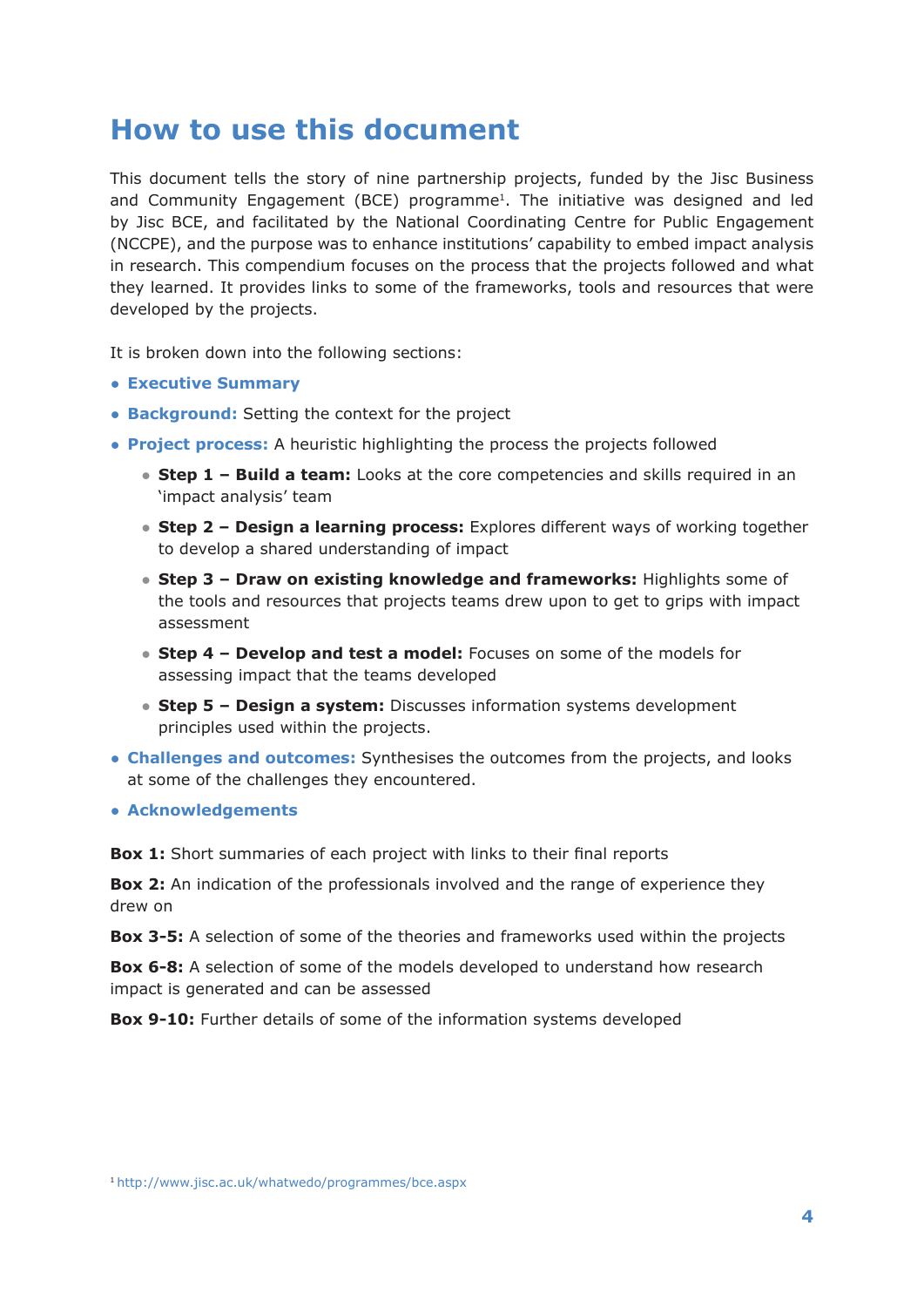## **Executive Summary**

This report details the learning from nine tripartite partnership projects set up to develop capacity in universities to embed impact analysis in research using the expertise of Business and Community Engagement (BCE)<sup>2</sup> practitioners and information management specialists. The initiative was conceived and funded by the Jisc Business and Community Engagement programme, who partnered with the NCCPE in its management and delivery. The intended outcome of the investment $3$  was an enhanced capability among UK higher education (HE) and further education (FE) research groups to identify, analyse and articulate the actual and potential impact of their research. It was recognised that this was crucial to enhancing UK institutions' research excellence and the potential for institutional knowledge to benefit the economy and society4.

Many of the research teams involved had been working with non-academic partners and were committed to supporting 'real-world change' through their research, yet none had systematically investigated the impact of this work. Across the projects there were some striking similarities in the challenges they confronted and the solutions they developed. The projects reported significant gains in their joint capability to articulate what impact is, to develop more sophisticated approaches to analysing it and a deeper appreciation of the resource and training requirements needed to capture impact as a key part of research activity. The NCCPE and Jisc provided the projects with a Learning Framework and an Evaluation Framework, respectively, to help projects capture and embed lessons learnt and to target and identify the emerging impact of their projects.

In this report we have identified five stages that each of the projects followed and pulled out some of the key learning points and challenges they confronted at each stage.

#### **1. Build a team**

Identifying the skills and experience you need to embed impact analysis in research is crucial to success. This expertise will sit in various parts of the institution and across multiple disciplines. Project teams found that working together from the outset was crucial. Each team was required to consist of (i) researchers; (ii) practitioners with expertise in identifying external impact, designing appropriate engagement activities, and in evaluation; (iii) information management specialists. A selection of teams also drew on a wide range of external research partners.

#### **2. Design a learning process**

The projects adopted experiential and action learning approaches, engaging in a cycle of: testing – reflection – abstraction – development. This approach seemed the best 'fit' for the complex problems that they were trying to address and it enabled project teams to develop a shared understanding of each other's perspectives and needs in relation to impact.

4 For full details about the Jisc BCE funding Call and Terms of Reference see: http://www.jisc.ac.uk/fundingopportunities/funding\_calls/2011/12/grantcall2011.aspx

<sup>&</sup>lt;sup>2</sup> Find out more about Business and Community Engagement practitioners, who they are and what they do: https://www.netskills.ac.uk/bcecpd2/about

<sup>&</sup>lt;sup>3</sup> The Jisc BCE investment for Embedding Research Impact Analysis totalled £233,200: 9 projects which ranged from £15,000 to £30,000 each plus the Facilitation and Synthesis project (approximately £42,000).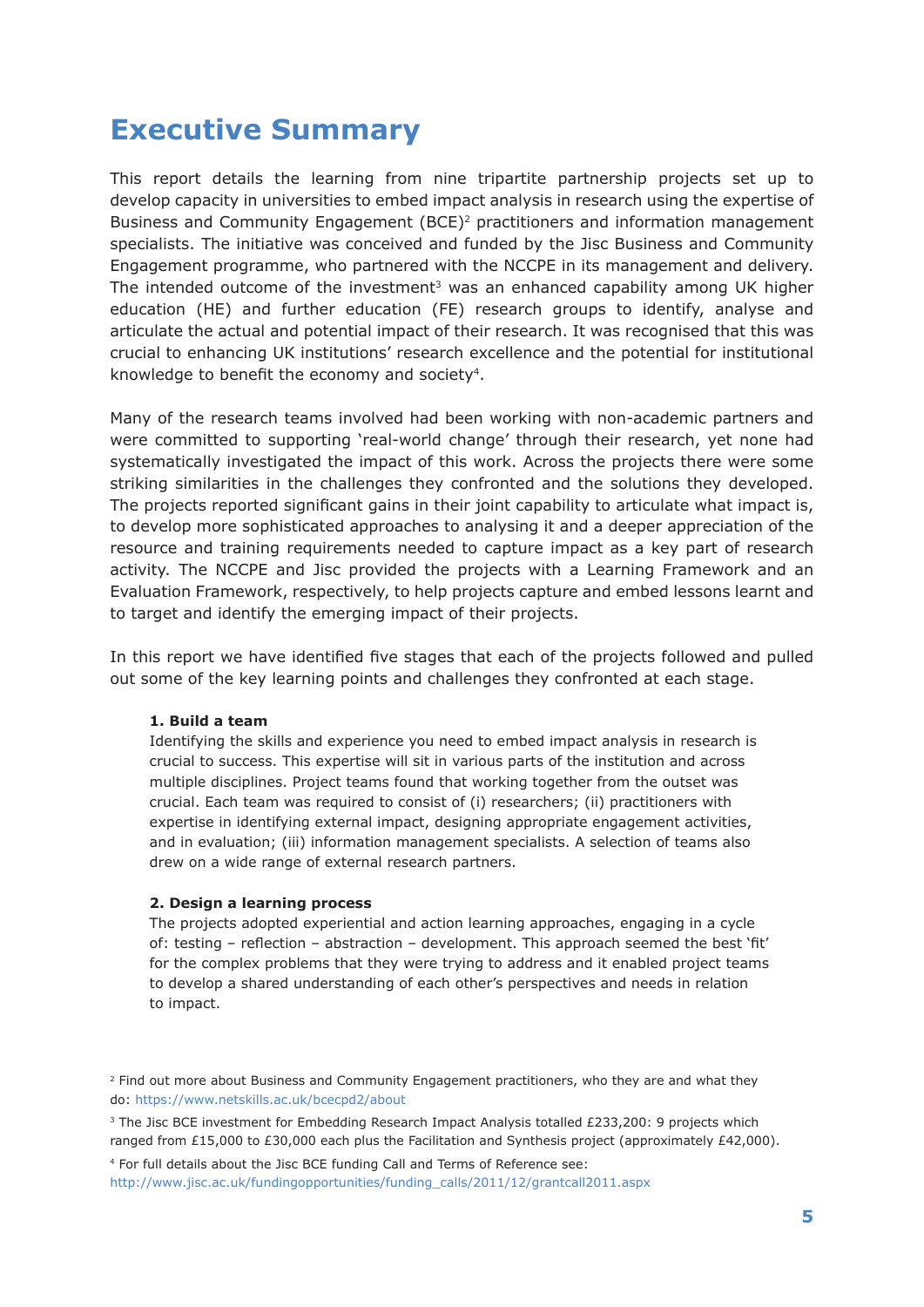#### **3. Draw on existing knowledge and frameworks**

The project teams brought to the table a wide range of resources and knowledge to help think through the different ways that research impact can be generated and evaluated. These ranged from stakeholder mapping tools, impact assessment frameworks, and theories of public space and social change.

#### **4. Develop and test a model**

Impact analysis requires a sophisticated grasp of complex processes. By building and testing models, teams were able to visualise how they were making sense of these processes and share ideas in a way that could be critiqued and built upon. Project teams aspired to create models that (i) were simple to understand and contained clear instructions on how they should be used; (ii) could inform specifications for technology developments supporting a shared understanding of terminology across disciplines and users; and (iii) could come with training sources that supported their implementation.

#### **5. Design a system**

As models were developed which captured the impact generation and evaluation process, projects began to develop the information systems that could support data capture, reporting, and sharing of good practice in relation to impact. Impact repositories were seen as a useful 'add on' to existing research management systems allowing researchers to input relevant impact data in addition to recording outputs. Some projects developed web-based platforms to share good practice in impact, recognising that in order for researchers to deliver impactful research it was crucial to share understanding of the processes that led to impact.

Having followed this process research groups reported significant gains, in particular:

- An enhanced capability to discuss impact, its relationship to research and the difference between related concepts e.g. outcomes, dissemination;
- A better understanding about how to develop indicators of impact for research;
- An ability to systematise information related to the impact of research activities;
- Realisation of resource requirements to continue impact analysis as a key part of research activity;
- Understanding of the level of training needed for academics to understand definitions of impact and metrics being used.

The projects demonstrated the value of bringing together researchers, knowledge exchange and information management specialists. Through bringing together this blend of expertise, researchers became more familiar with impact assessment and tested the limitations of specific approaches. Researchers developed more confidence in impact assessment and a clearer understanding of the role of their research in society and its relationship to other important stakeholders. They found that in doing so they were able to enhance research quality in addition to meeting reporting requirements.

It will take time for a deeper understanding of impact to be embedded in the sector, and projects such as this model how 'impact literacy' can begin to be built as teams explore and clarify their understandings and test out approaches. They also provide insight into the management challenges posed by the impact agenda – for instance ensuring that information systems, the requisite impact analysis expertise, staff support and training are aligned, and integrated into the day-to-day management of excellent research. Finally these projects benefited from coming together to share learning, and to develop opportunities to share their work with others. This created further opportunities to share knowledge and understandings, and build capability within the sector.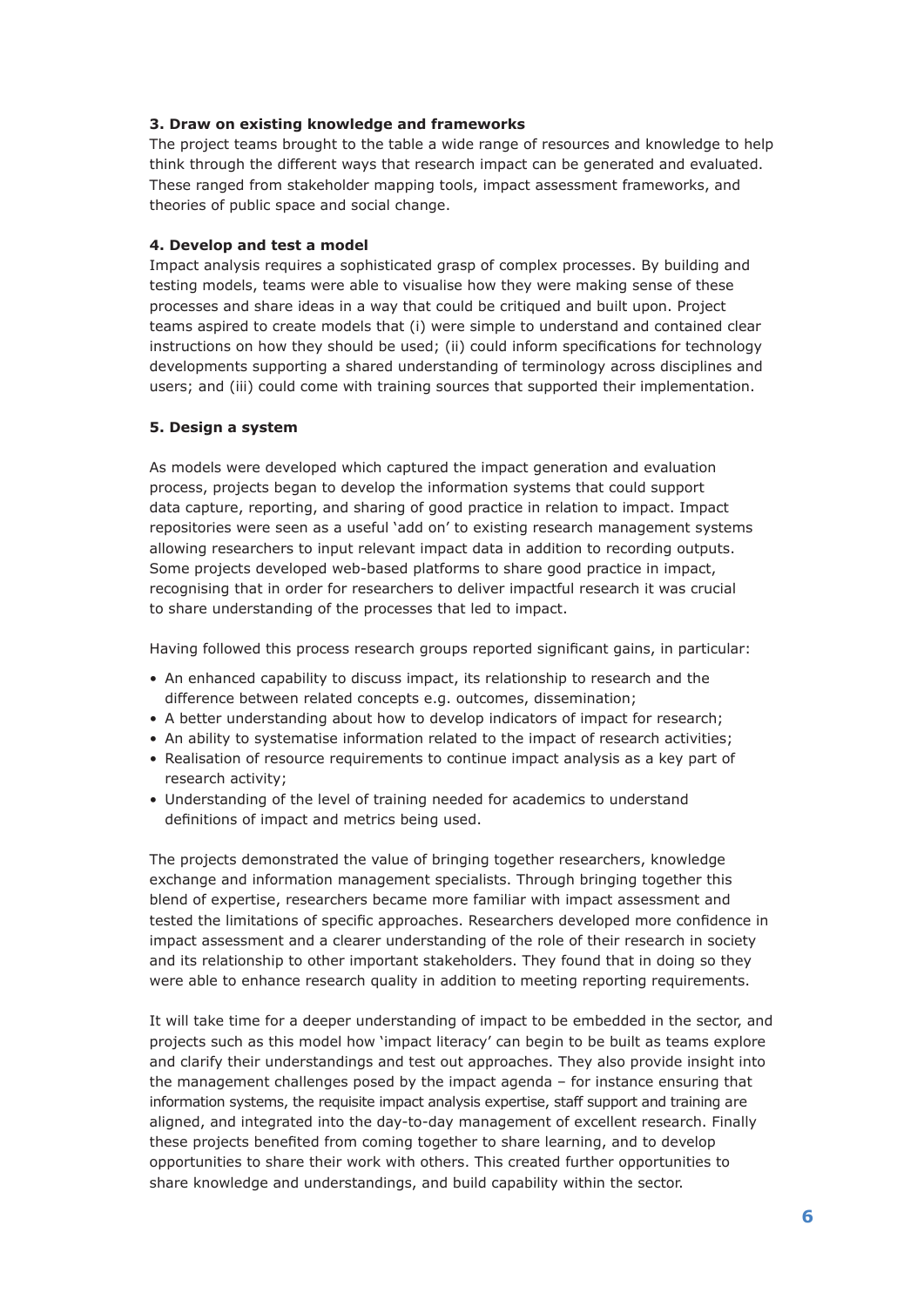## **Background**

In late 2011 Jisc launched a funding Call to develop capacity in universities to embed impact analysis in research using the expertise of Business and Community Engagement (BCE) practitioners and information management specialists. The premise behind this initiative was that the sector has the capacity and capability to work more effectively on impact, but the skills and experiences necessary to explore this agenda are often not 'joined up' between or even within institutions. The initiative aimed to enhance the capability of UK higher education and further education research groups to identify, analyse and articulate the actual and potential impact of their research and to encourage departments to embed impact analysis from the outset of their research, rather than retrospectively<sup>5</sup>.

The Call came at a time of increasing pressure for Higher Education Institutions and Research Institutes to demonstrate their value to society, both in terms of accountability and also relevance. It was recognised by Jisc and those who submitted bids, that there was an urgent need to develop the capability to identify and articulate the impact and benefits of their research. The call encouraged bidders to explore how a more systematic approach to gathering and analysing impact could be developed, primarily to enhance research practice, with the added benefit of being better equipped to meet future funding requirements. Those interested in submitting a bid to Jisc were invited to sign-up to a social networking site<sup>6</sup> in order to find and match project partners and develop proposals. After an incubation period of three months a total of nine projects were successful in gaining funding with each project lasting just six months. The National Co-ordinating Centre for Public Engagement (NCCPE) led the facilitation and synthesis arm of the project. This involved establishing and managing the networking site, organising two workshops to share learning across the projects, managing an external advisory board, reviewing the final project reports and producing this compendium and a guide to impact analysis [http://www.publicengagement.ac.uk/about/impact-analysis].

There was a clear desire on behalf of all the submitted bids to learn more about the impact of their work. Many of the research teams had been working with non-academic partners and were committed to supporting 'real-world change' through their research but none had systematically investigated the impact of this work.

"The research group had been working closely with non-academic research-users for almost 20 years, and were aware that there was some significant impacts from their work, but had not, prior to this project, investigated these…" **DIEGO**

While the projects represented a diversity of approaches, there were some striking similarities in the challenges they confronted and the solutions they developed. Though barely six months in duration, the projects reported significant gains in their joint capability to articulate what impact was, develop more sophisticated approaches to analysing it, and create a deeper appreciation of the resource and training requirements needed to capture impact as a key part of research activity. This document attempts to tell the story of the nine projects, to help others follow a similar process.

<sup>5</sup> For full details about the call see:

http://www.jisc.ac.uk/fundingopportunities/funding\_calls/2011/12/grantcall2011.aspx

<sup>6</sup> See: http://nccpe1.ning.com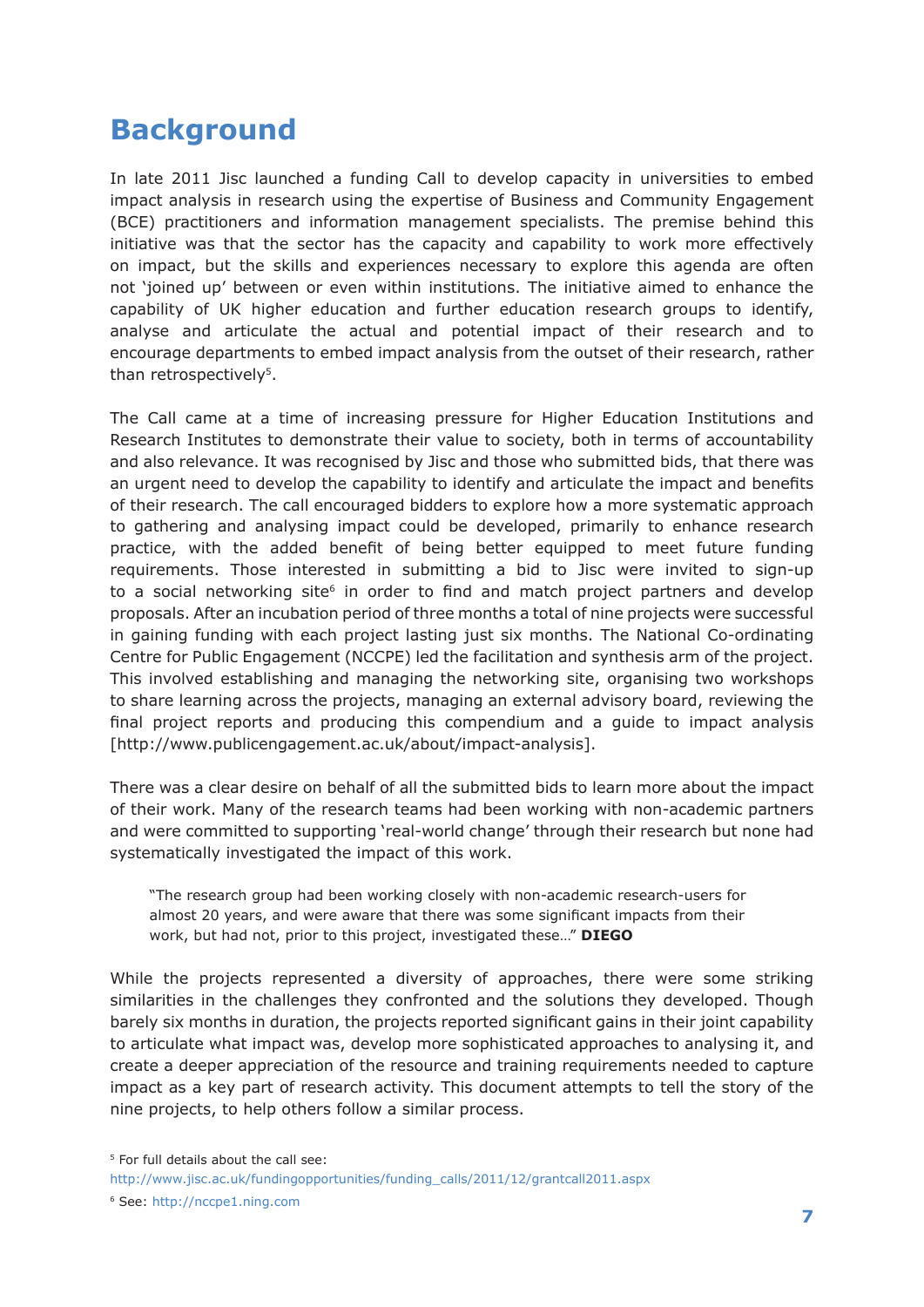### **Box 1: Project Snap Shots**

Each of the projects summarised their work and findings in a **Case Study**. These Case Studies, and Appendices where relevant, can be accessed via the links provided below each snapshot.

#### **Accessing Participatory Research Impact and Legacy (APRIL)**

Lead institution: Northumbria University Partners: University of Sheffield, University of Cambridge, King's College, Catholic University of Applied Sciences

Focusing on Participatory Research (PR) in health this project developed a framework for classifying the impact and legacy of research which actively engages users in the research process. This framework was applied retrospectively to eleven studies in order create an interactive knowledgebase for researchers, both academic and community, to build knowledge about participatory research and its impact.

You can find out more here http://healthresearchimpact.wordpress.com Case Study: http://repository.jisc.ac.uk/5116/

#### **Disseminating Impact from Engagement with User Groups and Organisations (DIEGO)**

Lead institution: De Montfort University Partners: University of Edinburgh

The project applied a Research Contribution Framework<sup>7</sup> to assess the impact of two completed social action research studies delivered by the Centre for Social Action (CSA) at De Montfort University. The learning from this process was used to develop a data repository that would support the on-going tracking of impact on future projects.

You can find out more here http://diego.our.dmu.ac.uk/about/ Case Study: http://repository.jisc.ac.uk/5017/

#### **Embedding Research Impact at Coventry (ERIC)**

Lead institution: Coventry University

The project developed an in-house research management system to capture data on the impact of research. The system was designed through consultations with relevant stakeholders to determine types of impact and associated evidence and potential uses of impact data. The resulting impact capture system was successfully piloted and supports staff to plan impacts, record evidence and build a portfolio of impact across projects.

You can find out more here http://www.coventry.ac.uk/research/research-excellence/ Case Study: http://repository.jisc.ac.uk/5110/

7 Morton, S. (2012). Exploring and Assessing Research Impact. Social Policy. Edinburgh, University of Edinburgh. PhD.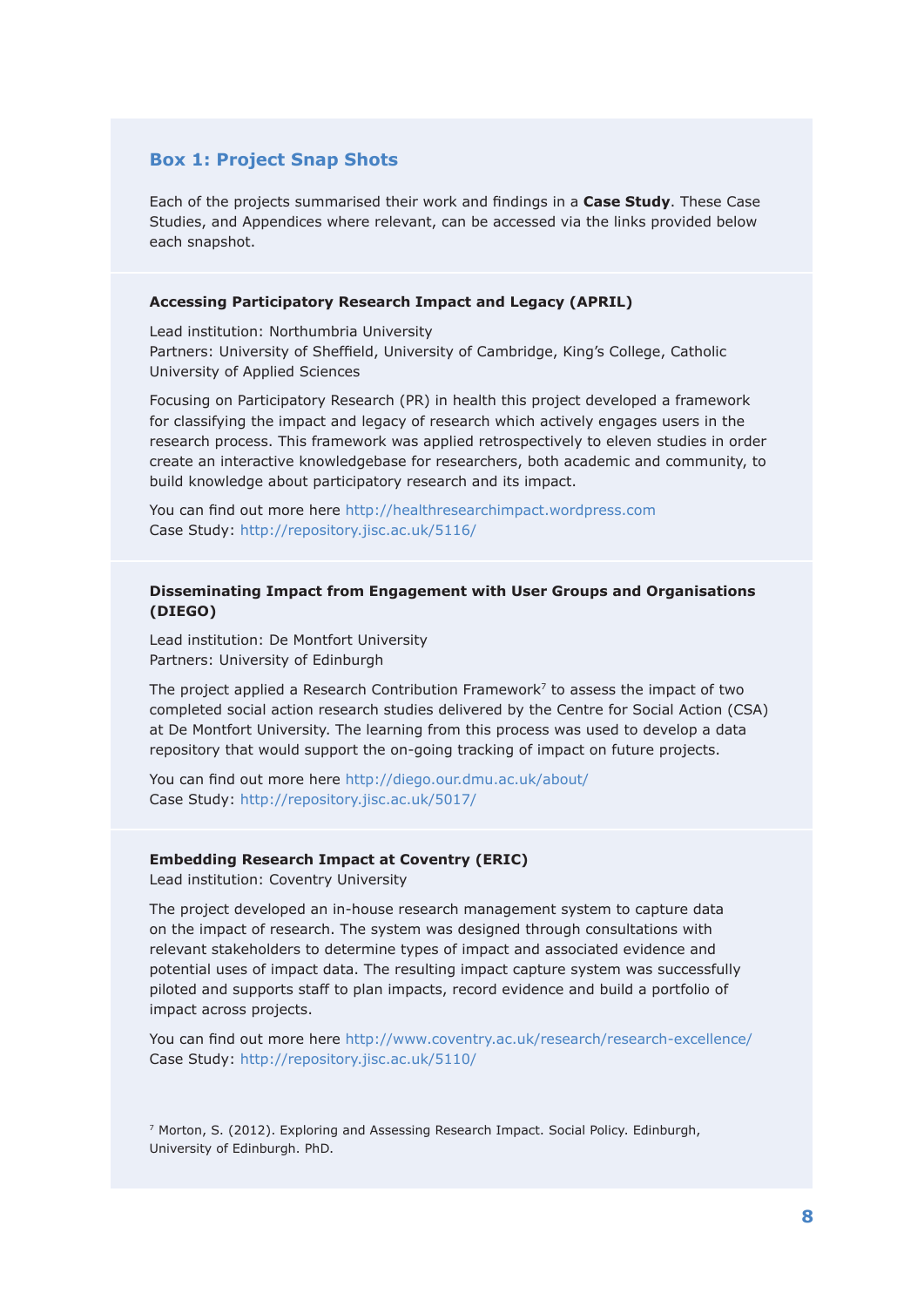#### **Interfacing Research and Impact Systems (IRIS)**

Lead institution: University of Exeter Partners: Plymouth University, Manchester Beacon, The Silvanus Trust Severn Trent Water

Drawing on a wide range of perspectives from stakeholders across multiple universities and a range of external organisations the team developed a five step process in order to help researchers identify and plan impact into the research design.

You can find out more here http://emps.exeter.ac.uk/impact Case study: http://repository.jisc.ac.uk/5070/

#### **Learning from Law**

Lead Institution: Oxford Brookes University

Based within the School of Law the project developed an 'impact analysis system' and used this to develop a schema for the systematic recording of impact. In utilising the toolkit, researchers were able to track the impact of their work through a number of routes which may lead to impact with non-academic users.

You can find out more here http://brookescareerscentre.co.uk/res/jisc Case Study and Appendices: http://repository.jisc.ac.uk/5112/

#### **Stand up to racism – Analysis and Articulation**

Lead institution: Manchester Metropolitan University Partners: Cheshire Halton and Warrington Race and Equality Centre

Focusing on an on-going participatory research study undertaken by the Department for Interdisciplinary studies, the project utilised a range of frameworks including stakeholder analysis and the NCCPE EDGE<sup>8</sup> tool in order to generate a better understanding of how impact is generated. The project noted that there negative impacts that need to be recognised and confronted as part of embedding impact assessment in research.

Case Study: http://repository.jisc.ac.uk/5113/

#### **Emphasising research impacts**

Lead institution: Newcastle University

The project aimed to demonstrate best practice in engagement through an online platform, to compare different approaches to generating impact through engagement activity, and to provide a useful tool for researchers looking to engage with nonspecialists. This project was based within the faculty of Medical Sciences.

Case Study: http://repository.jisc.ac.uk/5115/

8 National Co-ordinating Centre for Public Engagement (NCCPE) 2013, self-assess your institution http://www.publicengagement.ac.uk/support/self-assess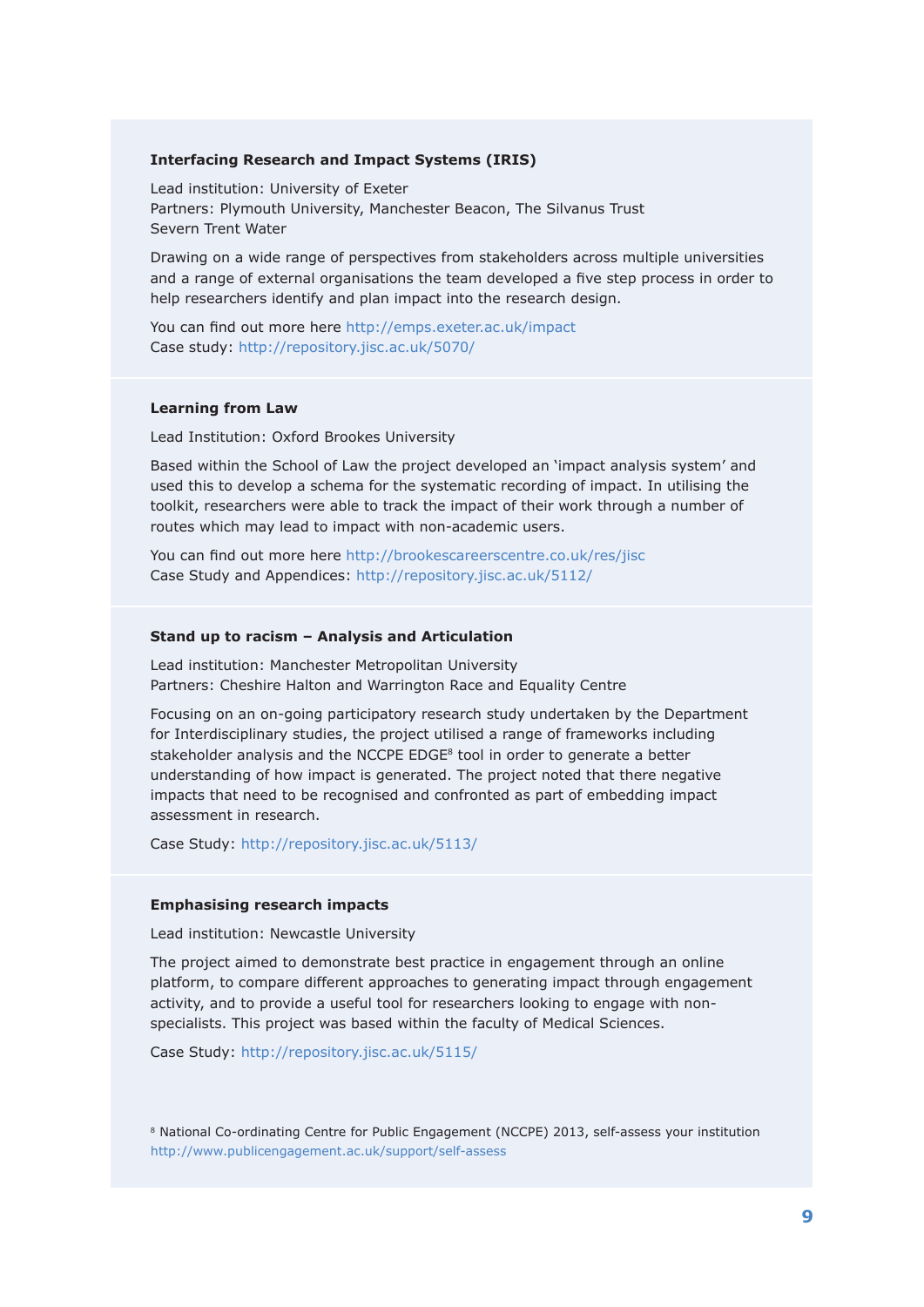#### **Public Engagement with Research Online (PERO)**

Lead institution: University of Warwick Partners: Open University, Cambridge University, Portland State University

The project looked exclusively at ways to measure the impact of public engagement that occurs online. Drawing on a range of theories, methodologies and tools for measuring impact, PERO developed and applied an impact evaluation framework to a specific instance of online engagement carried out by a professor of applied economics at University of Warwick.

You can find out more here http://www2.warwick.ac.uk/fac/soc/sociology/staff/academicstaff/jensen/ericjensen/ pero/ Case study: http://repository.jisc.ac.uk/5114/

### **Tracking Digital Impact (TDI)**

Lead institution: University of Exeter Partners: Aberdeen University, Plymouth University, Manchester Beacon, University of South Queensland

TDI explored the types of digital engagement that are currently in use and how they are monitored and developed a set of guidelines for effective monitoring of projects undertaking public, business and community engagement through digital technologies.

You can find out more here http://emps.exeter.ac.uk/computer-science/research/impact/tdi/ Case Study: http://repository.jisc.ac.uk/5111/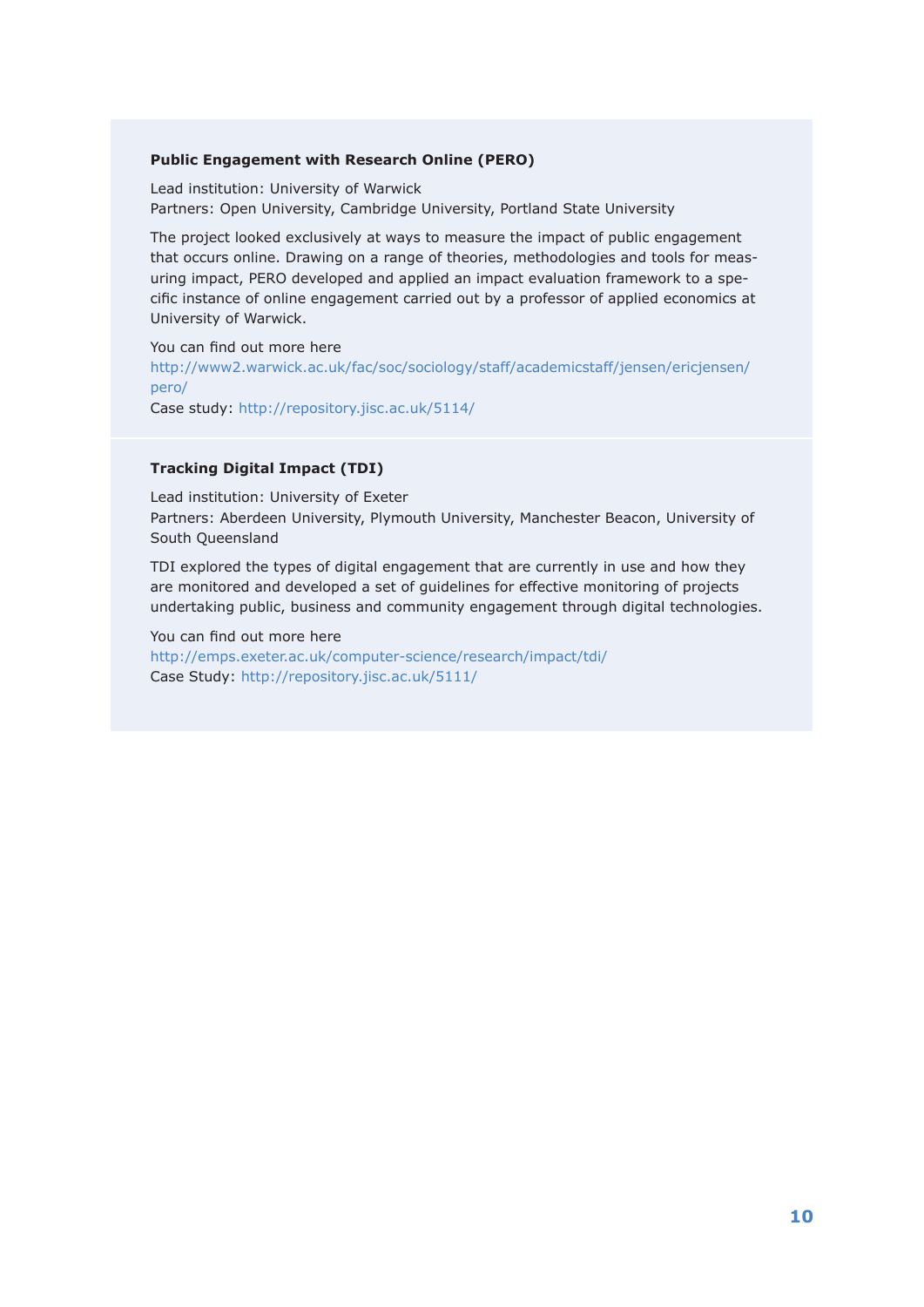## **The project process**

In synthesising the learning from the nine projects the NCCPE identified five steps that each of the project teams passed through, and the key learning points and challenges they confronted at each stage. In practice, these phases formed an iterative cycle rather than a linear process - with each team revisiting different phases over the lifetime of their project.



## **1. Build a Team**

## **The challenge: identifying the skills and experience you need and bringing together people with the right kind of expertise to tackle the problem.**

A first challenge for all of the projects was to build three-way partnerships, comprising of:

- **Research groups** seeking to develop their capabilities in analysing and articulating the impact and benefits of their research;
- **Business and Community Engagement (BCE) practitioners** with expertise in identifying
- People with expertise in **research information management** and with knowledge of digital tools and resources for capturing and evidencing impact.

The initiative sought to bring BCE and information management expertise into research teams; however several of the team members had relevant expertise that spanned these three groups, and the boundaries between the roles turned out in practice to be quite fluid. Typically the information management specialists understood research culture and practice, valued user-centred design, and had worked on data repositories or similar projects in the past. Many of the researchers had a commitment to engagement, and brought useful insights into better ways to embed impact analysis in research, for instance through their professional interest in encouraging userparticipation in co-designing and co-producing research. Several teams reported that the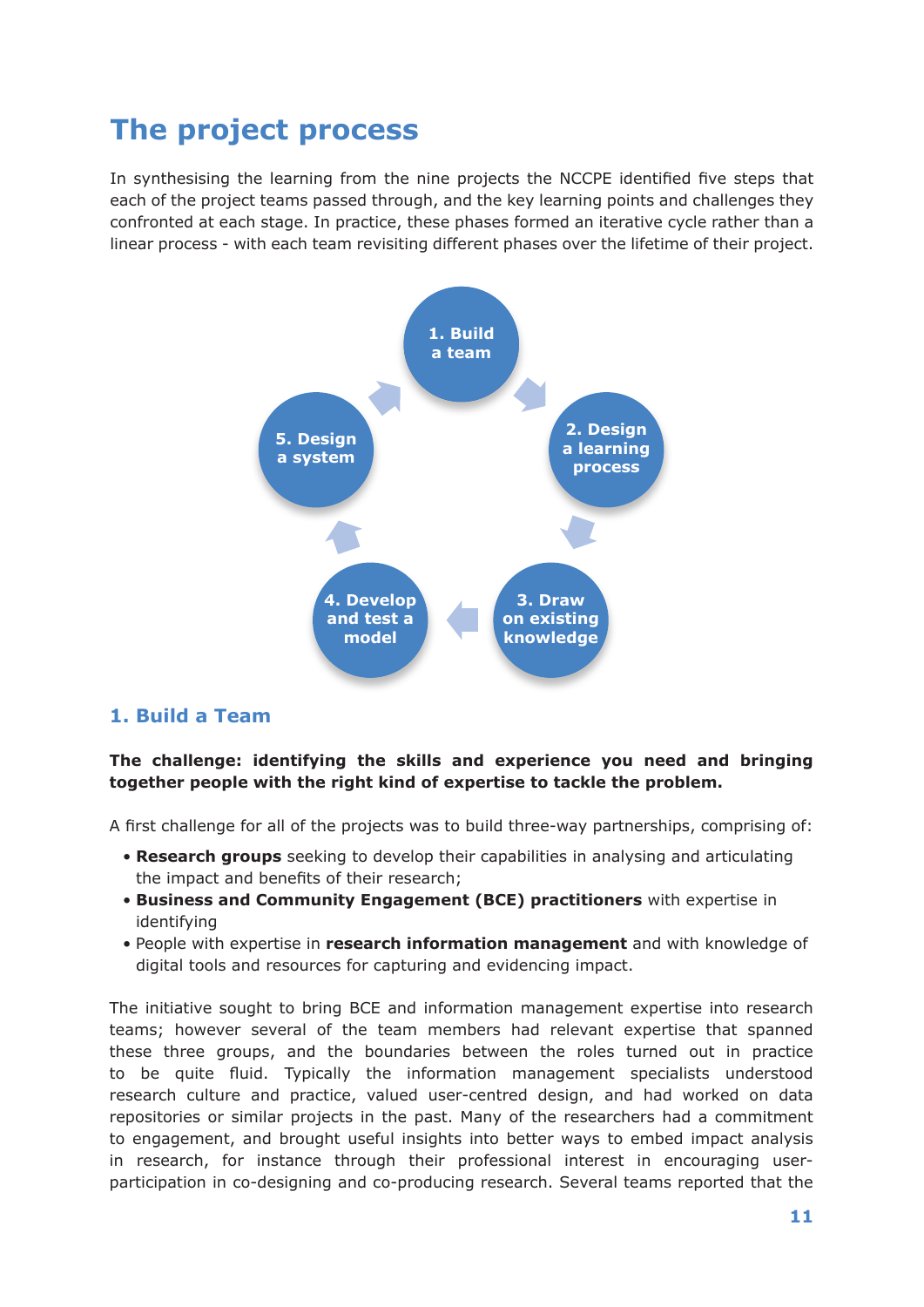Business and Community Engagement Specialists brought with them helpful knowledge on forms of engagement, methodologies in evaluation, reaching target audiences and reporting impacts.

"Working with the BCE analysts, the research group and civil society partner we discovered a much wider concept of what impact is in relation to their research. Moreover they were able to recognise some of their existing research skills as 'impact analysis' skills by viewing project data through 'baseline' and 'change' lenses." **Stand up to Racism**

## **Box 2: People Snap Shots**

#### **Kent McClymont**

*Associate Research Fellow, Computer Science, University of Exeter Project: Tracking Digital Impact*

Kent is a researcher in computer science, hydro-informatics and systems biology with experience of management systems, social media and web analytics, and developing professional media profiles (in a commercial setting). Kent has a strong interest in public engagement through digital media and has recently joined the NCCPE Public Engagement Ambassador scheme while, through his work, Kent runs internal institutional and national workshops on digital engagement.

#### **Emily Brown**

*REF Impact Officer, Oxford Brookes University Project: Embedding Impact Analysis: Learning from Law*

Emily Brown is co-ordinating Brookes' impact case studies for submission to REF2014, and has developed an expertise and working knowledge of the research impact and its agenda through this process. She also supports the University's Knowledge Transfer Partnership portfolio and yearly HE-BCI return.

#### **Tina Cook**

*Reader Inclusive Methodologies, Northumbria University Project: Accessing Participatory Research Impact and Legacy*

A participatory researcher, experienced evaluator and community engagement practitioner, Tina is passionate about ways of facilitating the inclusion, as research partners, of those who might generally be excluded from research that concerns their own lives.

#### **Trevor Collins**

*Research Fellow, Knowledge Media Institute, The Open University Project: Public Engagement with Research Online*

Trevor's research engages users and other stakeholders in the co-design and development of educational technology to support teaching and learning. Trevor uses impact analysis as a means for objectively tracking research in order to reflect on the outputs and processes involved in his research practice.

#### **Sarah Morton**

*Co-Director, Centre for Research on Families and Relationships, University of Edinburgh Project: Disseminating Impact form Engagement with User Groups and Organisations*

Sarah is interested in all aspects of research use and knowledge to action, particularly those addressing the use of social research, issues of co-production, assessing impact and approaches that recognise complexity.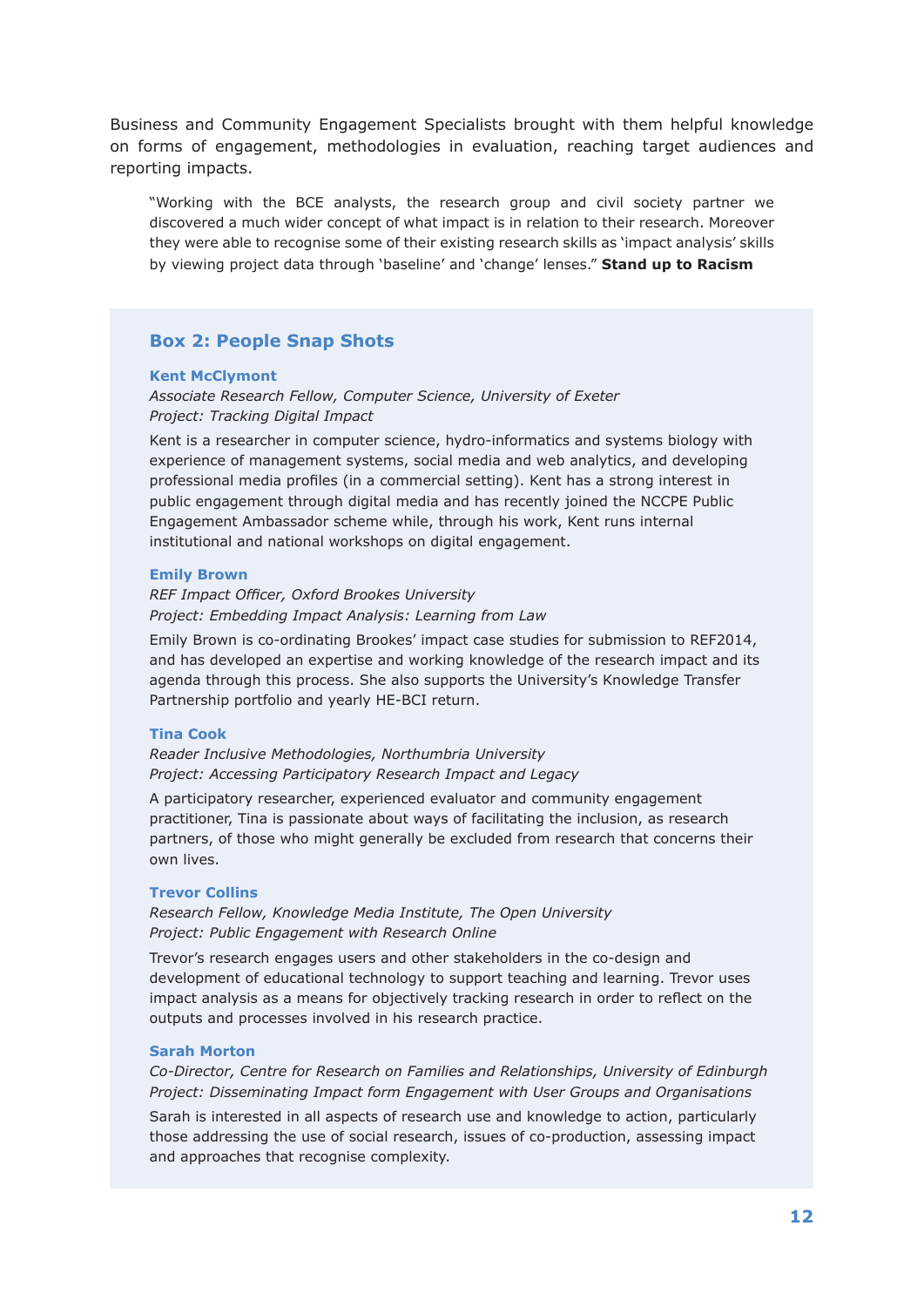Bringing together multi-institution, cross-disciplinary teams in this way provided a solid platform for addressing the challenges of impact analysis. They did not necessarily have all the knowledge and expertise – but they knew the right kinds of questions to be asking and where to look for answers to the challenges they faced. Many of the projects began by looking outside the team for existing resources or methods but found that most of what was available was often not fit for purpose, or required significant tweaking.

"Online public engagement has outpaced the development of frameworks for capturing, analysing and accurately representing its impacts" **PERO**

"The searches at Exeter and Plymouth both found very little in the way of guidance and rules on digital engagement" **TDI**

Also, unlocking their shared expertise wasn't straightforward. The teams that were most successful in achieving their aims appeared to have:

- **A degree of synergy in skills, knowledge and expertise.** *i.e. information specialists had worked with researchers and understood them; the researchers either understood or were willing to learn about systems.*
- **Identified an appropriate scale of change and influence.** *i.e. several of the projects started small with research groups or one case study rather than trying to work across a department or faculty.*
- **Embraced a strategic oversight.** *i.e. identified key stakeholders in the project with the power or influence or expertise to help it realise its purpose, and found appropriate ways to engage them (e.g. in an advisory group).*
- **Engaged research partners and users.** *i.e. involved research users drawing in their expertise in impact assessment and engagement, learning how they access and use research findings.*

Whilst many of the projects identified appropriate steps and processes for working together more effectively, each of them stressed the benefits of working together from the outset. As the projects progressed they began to think about other people that could strengthen the team.

"Involvement of the IT developer throughout the project enabled the developer to fully understand the requirements, participate in solution thinking and implementation and respond to the specification within the parameters of the existing system" **ERIC**

"…the team learned that it is important to identify and address gaps in the team's skills in order to effectively plan and implement digital engagement strategies" **TDI**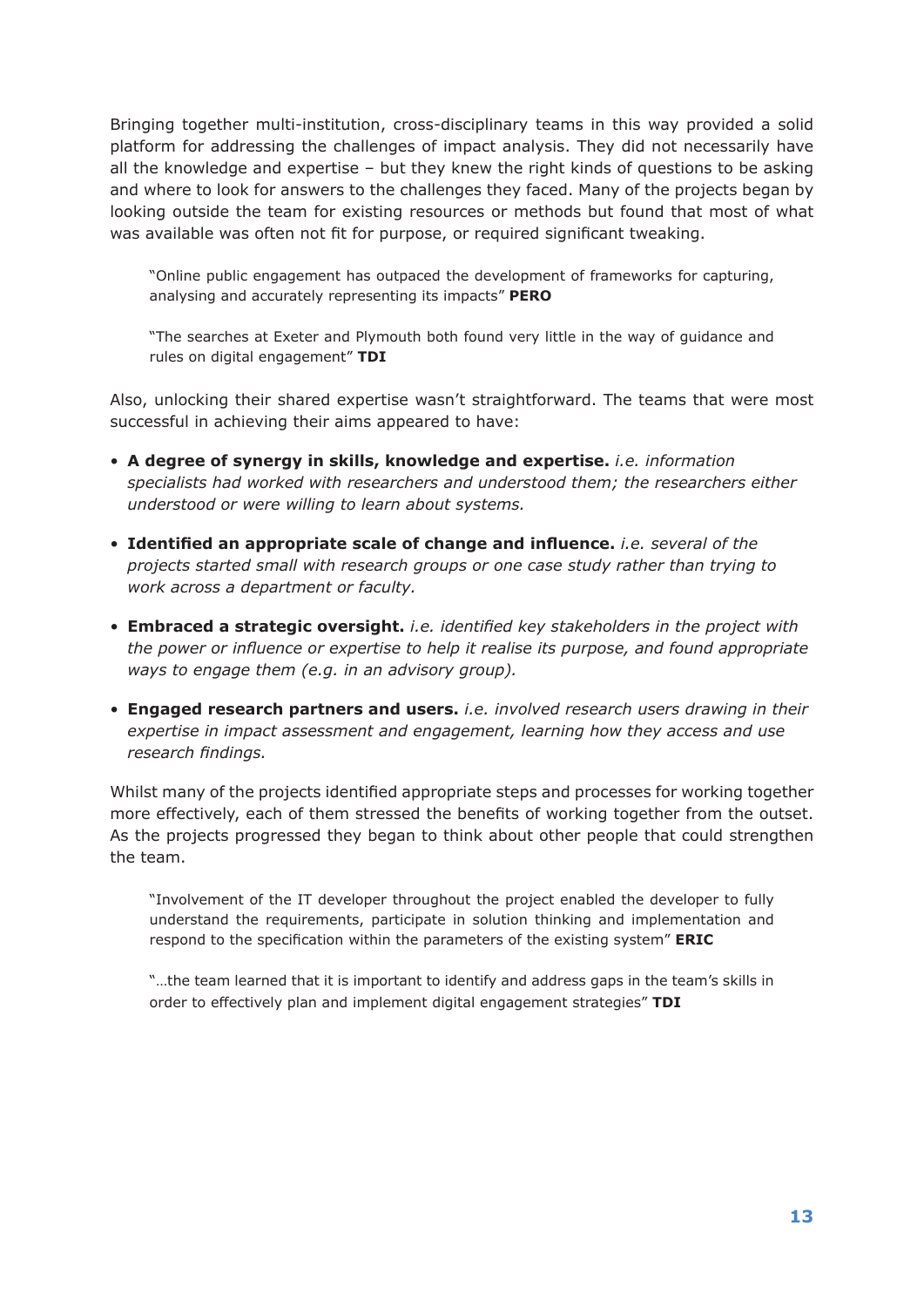## **2. Design a learning process**

## **The challenge: creating a dynamic problem-solving and collaborative process to make the most of the expertise within the team, and to galvanise deep learning and lasting change.**

The teams brought with them a wealth of experience and knowledge around the impact agenda. Whilst many individuals did not consider themselves 'experts' per se, as the teams began to investigate the issues collectively, individuals were able to share their expertise and tease out issues. What helped was when teams recognised that what they were involved in was a 'learning process' as much as a 'delivery project' – and that it was crucial to make space to think, reflect, explore and test ideas before pressing ahead to implementing solutions.

All the projects adopted what could loosely be characterised as experiential and action learning approaches, engaging in a cycle of: testing – reflection – abstraction – development. This approach seemed the best 'fit' for the complex problems that they were trying to address and it enabled project teams to develop a shared understanding of each other's perspectives and needs in relation to impact.

"We learned that while plans can be developed and implemented quickly when the skills are available, it is important to slow down the process and incorporate regular and effective self-assessment and feedback to ensure the planned activities are effective"

**TDI**

"The overall impact analysis expertise of the team was limited… consequently the team was keen to learn experiment, discuss, think about and reformulate their knowledge and skills around impact analysis" **IRIS**

The teams utilised a series of team meetings throughout the process. Being crossinstitution, some of the projects utilised Skype in the first instance, but quickly found there that the technology was no replacement for face to face engagement. Workshops were often used with a wider group of stakeholders when required.

Whilst there is no set formula, or hard and fast rules to designing a learning process, the project reports surfaced a number of characteristics practitioners might aspire to encourage:

- Explore the characteristics and dimensions of the issue at stake
- Bring to light different perceptions, imaginable futures and available skills and knowledge
- Allow for on-going/iterative implementation within a research project
- Build in regular opportunities for reflection
- Capture gaps and training needs
- Allow for all stakeholders to change their positions, ideas and perspectives
- Develop and maintain shared vocabulary, resources and tools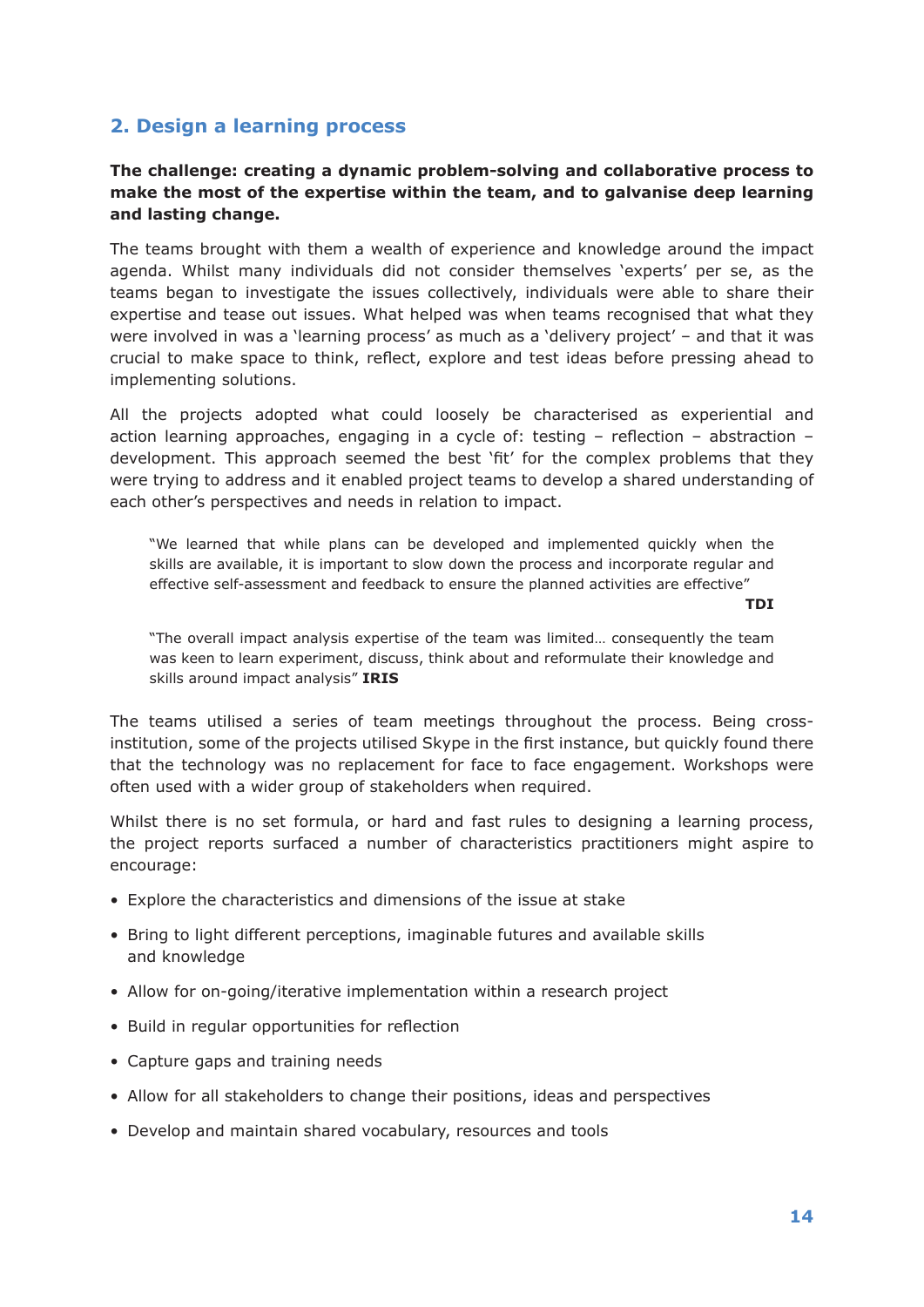Projects found that there were a number of simple tools and frameworks available to help support their learning. For example, the Step up to Racism project utilised a stakeholder mapping tool.

Each of the projects enabled researchers to make sense of impact in their own way, according to their discipline and research practices. This often involved the asking of questions rather than the providing of answers.

Questions such as:

- 'what is the purpose of our research?'
- 'who has a stake in our research?'
- 'what are our spheres of influence who do we reach and how do we reach them?'
- 'what are the intended/anticipated impacts of our research?'
- 'what timeframe are these impacts likely to take place in?'
- 'in what context do these impacts occur?'
- 'which other actors may be contributing to the impact?'
- 'what impact can be directly attributed to the research?'

Many of these questions did not have fixed or certain answers, and were in part open to interpretation and on-going interrogation. However this process led to a deeper knowledge of impact, enriching research practice across the project lifecycle.

## **Change Management**

The projects were not only about incubating new kinds of practice. They were also intended to address institutional culture, and support the challenges of undertaking impact assessment within research departments. For many academics, thinking about impact poses not only practical challenges – e.g. how to capture evidence – but also raises profound questions about the purposes of their work, and how they might need to start to work differently if they are to maximise the impact of their work outside academia.

Space to reflect on these wider questions needs to be built into the learning process, if changes to processes, practices and attitudes are going to be embedded and sustained. Useful triggers for addressing change management, applicable in this context, include identifying:

- the target change *(i.e. process, internal partnership or info management improvements);*
- the timescales;
- the stakeholders who should be involved, and those that might be excluded;
- the functions and systems affected;
- the approaches required to embed changes within existing systems and processes;
- communication mechanisms *(i.e. for involving those beyond the project team);*
- evaluation metrics.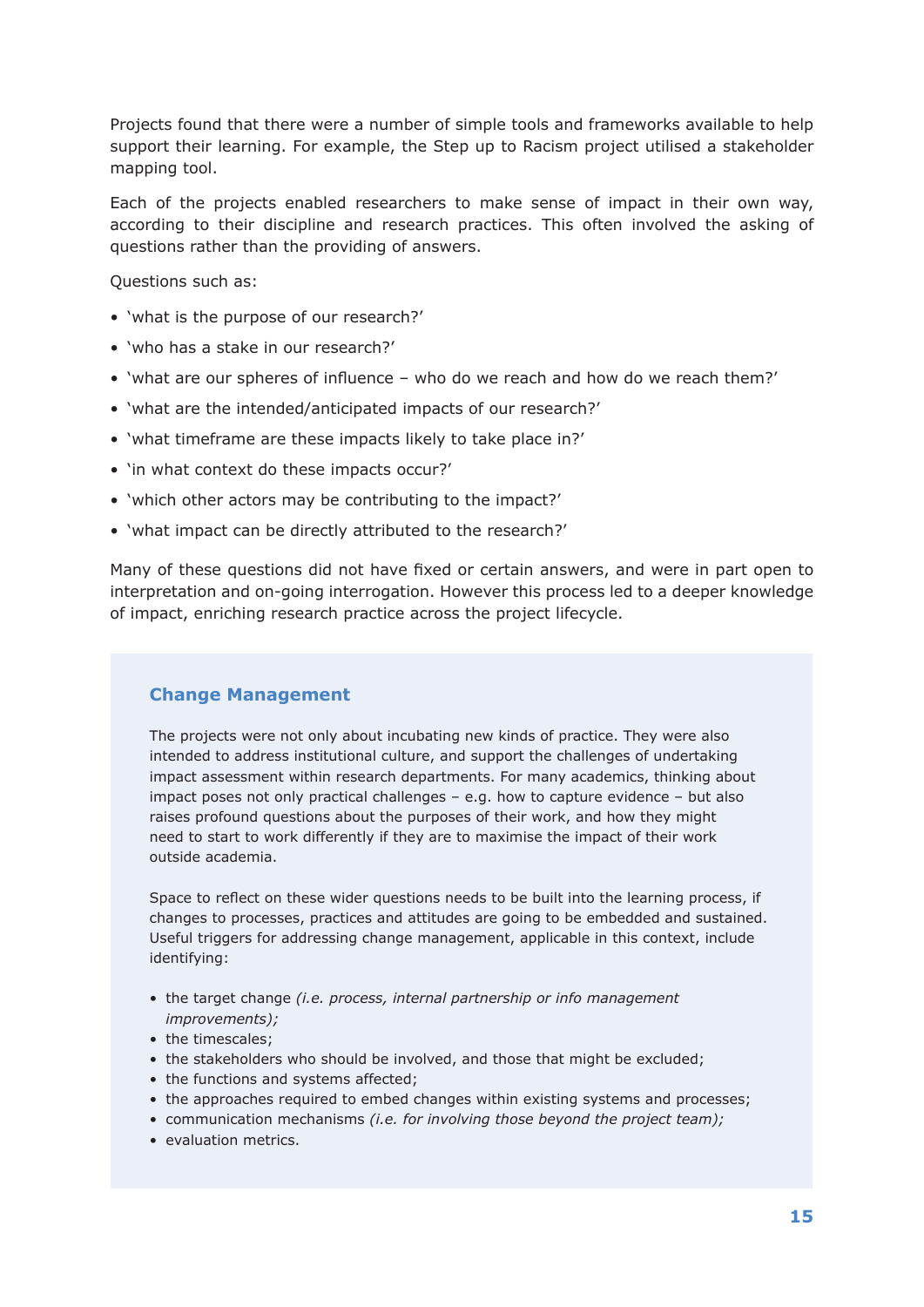The 'Stand up to Racism' project drew explicitly on the resources created by the NCCPE to address culture change within universities and research departments. These include a self-assessment matrix (the EDGE tool) which identifies nine focal points for addressing how to shift departmental culture, and to begin to embed a more supportive culture for engagement and impact-related activities:

| purpose<br>$\Box$ | <b>Mission</b>  | Create a shared understanding of the purpose, value,<br>meaning and role of public engagement to staff and<br>students and embed this in your strategy and mission.                      |
|-------------------|-----------------|------------------------------------------------------------------------------------------------------------------------------------------------------------------------------------------|
|                   | Leadership      | Support champions across the organisation who embrace<br>public engagement.                                                                                                              |
|                   | Communication   | Communicate consistent, clear messages to validate,<br>support and celebrate it, and ensure open and two-way<br>communication with members of the public and<br>community organisations. |
| process           | Recognition     | Recognise and reward staff involvement within<br>recruitment, promotion, workload plans and performance<br>reviews, and celebrate success with awards or prizes.                         |
|                   | Support         | Co-ordinate the delivery of public engagement to<br>maximise efficiency, target support, improve quality,<br>foster innovation, join up thinking and monitor<br>involvement and impact.  |
|                   | Learning        | Provide opportunities for learning and reflection and<br>provide support for continuing professional development<br>and training.                                                        |
| people            | <b>Staff</b>    | Ensure that all staff - in academic and support roles -<br>have opportunities to get involved in informal and<br>formal ways.                                                            |
|                   | <b>Students</b> | Proactively include and involve students in shaping the<br>mission and in the delivery of the strategy, and maximise<br>opportunities for their involvement.                             |
|                   | <b>Public</b>   | Invest in people, processes and infrastructure to<br>support and nurture the involvement of individuals and<br>organisations external to the HEI.                                        |

http://www.publicengagement.ac.uk/support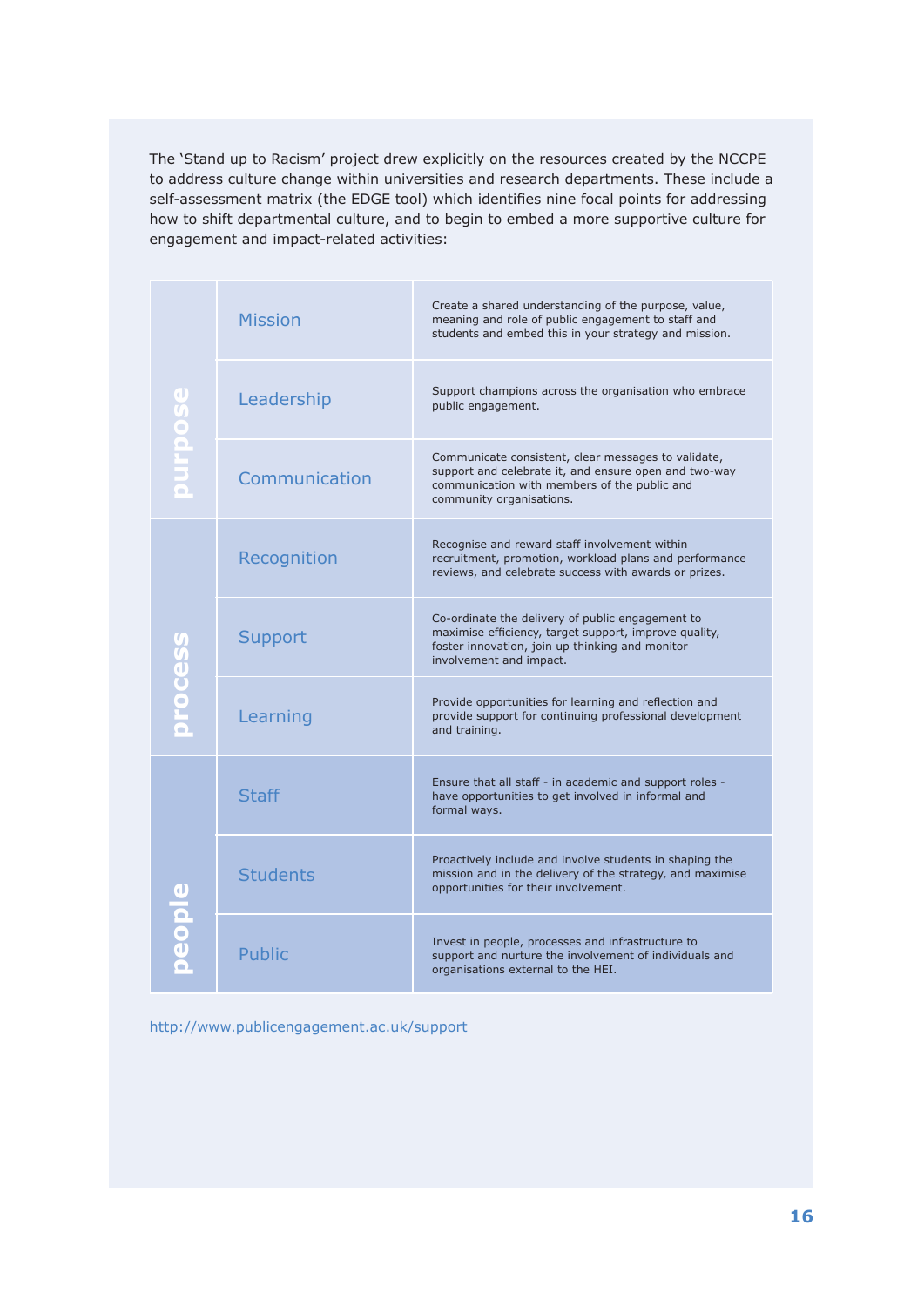## **3. Draw on existing knowledge and frameworks**

## **The challenge: helping people get to grips with the complexities of impact assessment without being overwhelmed by the difficulties of making sense of such a complex field.**

One of the key challenges across all projects was getting to grips with the complex processes of research, knowledge exchange and impact, appreciating the complex networks and environments within which universities are operating. To tackle this challenge the project teams brought to the table a wide range of resources and knowledge to help scaffold and structure the learning that the teams needed to engage in:

- Theories: (e.g. processes of knowledge exchange, use of language in social interaction, public space theory, theory of social change)
- Frameworks and tools: (e.g. Contribution analysis, EDGE tool, stakeholder analysis, generic learning outcomes, Research Excellence Framework)

Each of these provided routes for better understanding the landscape. Taking time to explore some of the theoretical challenges really helped ground the projects in a shared understanding of the processes that were involved in impact assessment. It also provided a framework to assess how useful particular existing tools were in addressing the needs of the project team.

## **Box 3: Public Sphere and Social Change Theory**

PERO combined Jürgen Habermas (1989) theories of 'public sphere' with a basic theory of social change to look critically at the role of online technologies in developing a public discourse around research.

Link to read more http://bit.ly/13ISmOm

## **Box 4: Research Contribution Framework (RCF)**

The RCF developed by Morton (2012) and used in the DIEGO project is a method based on contribution analysis, which sought to address the key challenges of research impact assessment.

- 1. Map a pathway to impact
- 2. Identify assumptions and assess risks for each stage of the pathway
- 3. Identify indicators for research uptake, use and impact
- 4.Collect evidence
- 5.Review pathway identify gaps in evidence try to fill
- 6. Write a contribution story

Link to read more http://www.crfr.ac.uk/briefing-assessing-research-impact/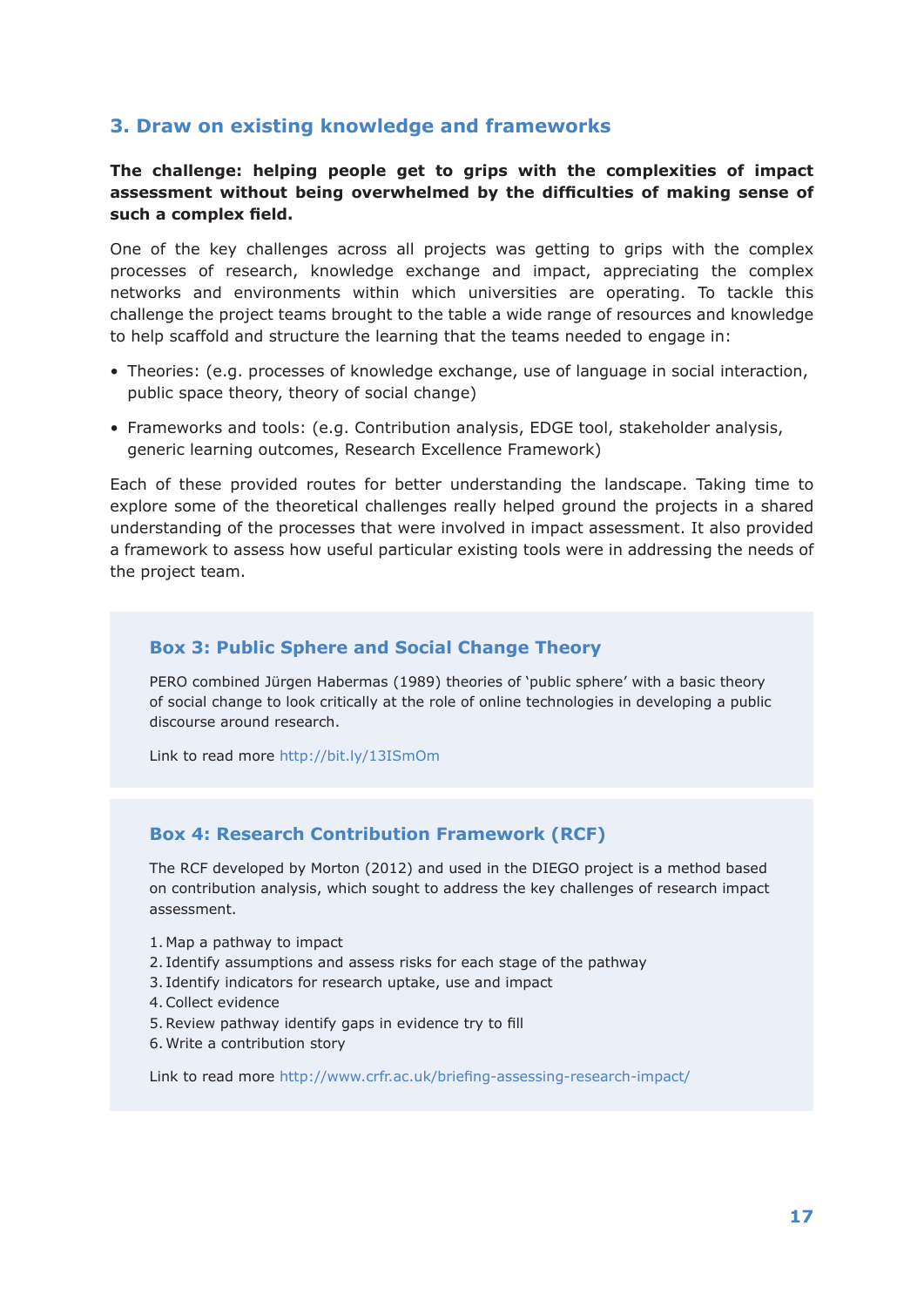## **Box 5: Stakeholder Mapping Tool**

The project team at MMU utilised a stakeholder mapping tool from Changing Minds. This enabled the research group to broaden their conceptualising of impact, and consider where to focus limited resources in order to maximise impact.

Link to read more http://repository.jisc.ac.uk/5113/

## **4. Develop and test a model**

## **The challenge: moving from theory and reflection to a working hypothesis/ model that can be tested and refined.**

Embedding impact analysis into research is complex and discussions can end up being quite abstract; committing ideas, however imperfect, to paper enables people to share and build understandings. In order to progress their projects, the teams needed to be confident enough to share their ideas in a way that could be critiqued and built upon. This is especially important when working with a wide range of stakeholders with different expertise and insights, and when you are trying to build shared understanding of complex processes.

Models are one way of enabling people to visualise how they are making sense of a system and can be used to contextualise, simplify, and make sense of otherwise complex problems. Many of the projects sought to develop or adapt models in order to help them and others outside the project teams understand the landscape of assessing research impact. Project teams aspired to create models that were:

- simple to understand and contained clear instructions on how they should be used
- inform specifications for technology developments supporting a shared understanding of terminology across disciplines and users
- come with training sources that support the implementation of the model

## **Box 6: IRIS**

The project developed a 5-process toolset for embedding consideration of impact throughout the research cycle. It used logic models as a means of understanding with whom, where and how impact might occur and to explore the tools available to assess impact:

- Modelling: What is going on and who is affected? i.e. map your project network
- Identification: Where is it going on? i.e. identifying the points at which you may interact/engage with beneficiaries
- Monitoring: How do you know what is going on? I.e. how will you assess your impact
- Evidence: Where and how should you exchange with people about what is going on?
- Exchanging: How do I exchange with people about what is going on?

Using this framework the IRIS project developed logic models for a selection of research projects, which helped them visualise the pathways to creating impact. See next page for an example from one of these projects: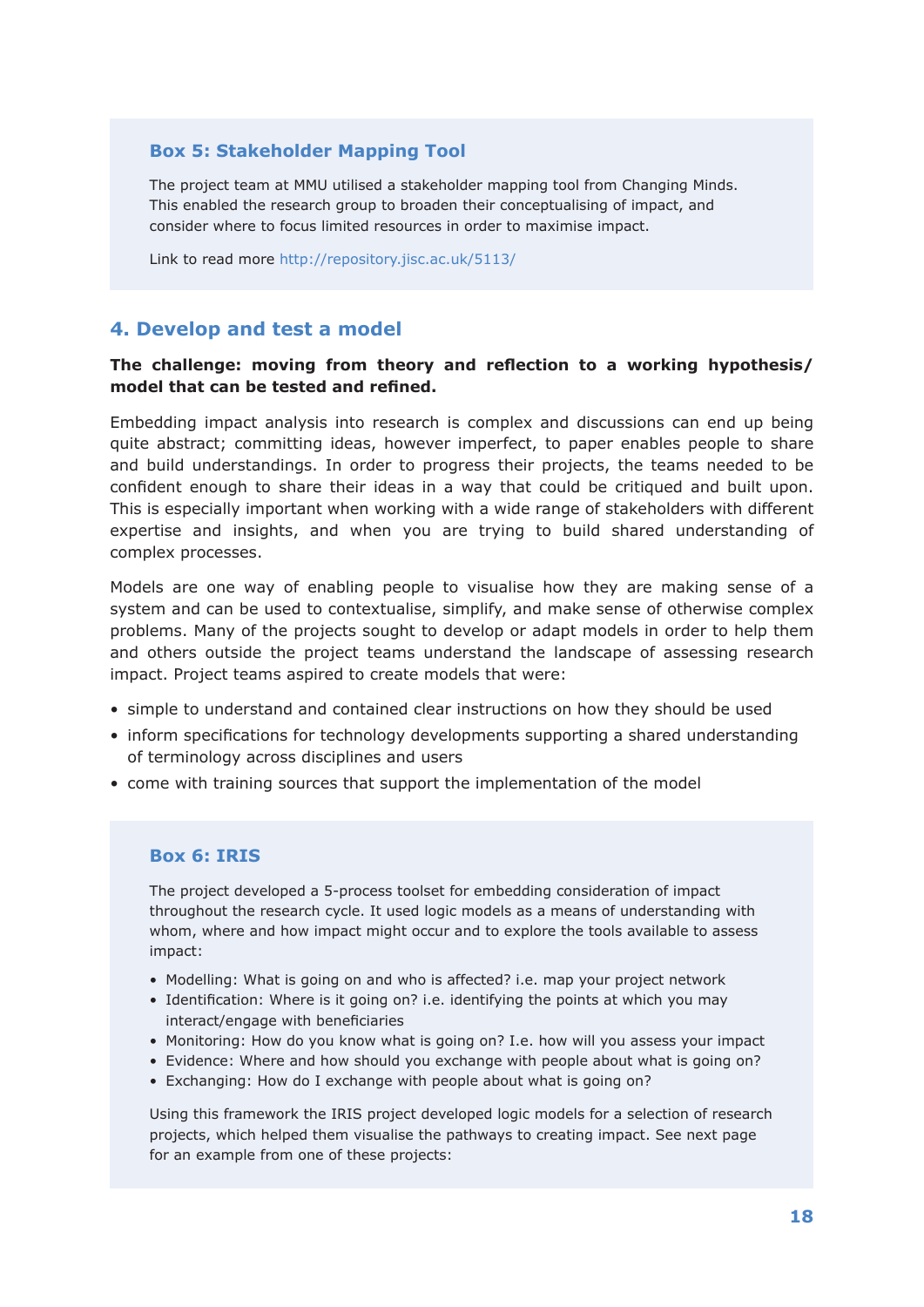

#### *IRIS: Impact pathways logic model from project: Good from Woods*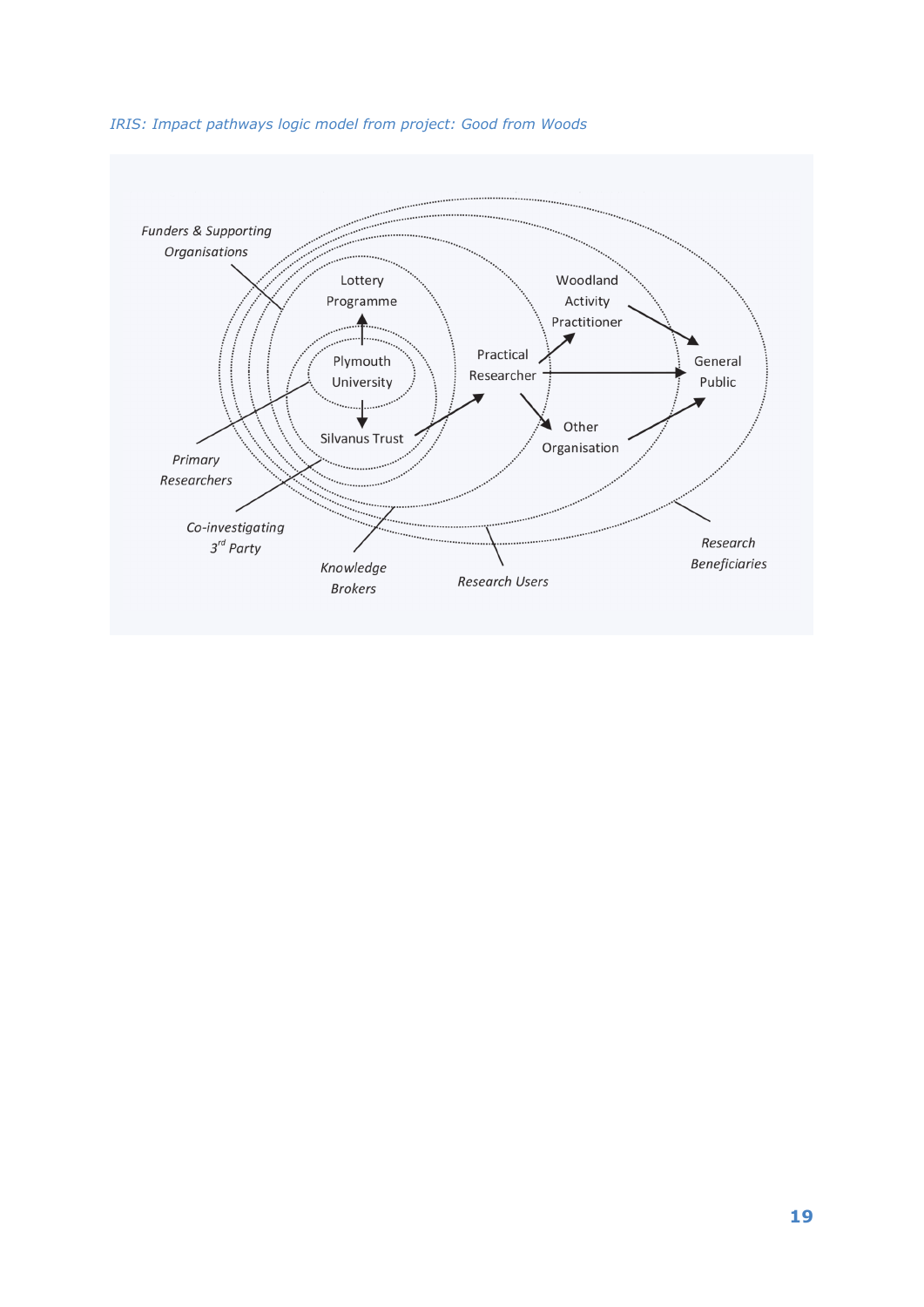### **Box 7: APRIL**

Drawing on work from INVOLVE (2006)<sup>9</sup>, the REF and Cornwell's (2008)<sup>10</sup> dimensions of participation, the project developed a scheme for assessing the impact of the participatory nature of the research.

#### **Impact dimensions**

- On research agenda On research design
- On research process On participatory researchers
- On academic/community based researchers On services
- On policy

#### **Layers of participation**

- co-option where token representatives are chosen but have no real input or power in the research process;
- compliance where outsiders decide the research agenda and direct the process, with tasks assigned to participants;
- consultation where local opinions are asked for, but outside researchers conduct the work and decide on a course of action;
- co-operation where local people work together with outside researchers to determine priorities, with responsibility remaining with outsiders for directing the process;
- co-learning where local people and outsiders share their knowledge in order to create new understanding and work together to form action plans, with out-siders providing facilitation;
- collective action where local people set their own agenda and mobilise to carry out research in the absence of outside initiators and facilitators.

The APRIL case study shows how this framework was applied, follow this link to read more: http://repository.jisc.ac.uk/5116/

9 Staley, K. (2009). Exploring impact: Public involvement in the NHS, public health and social care research. INVOLVE: Eastleigh, England.

<sup>10</sup> Cornwall, Andrea (2008). Unpacking "Participation" Models, Meanings and Practices. Community Development Journal 43 (3), pp. 269-283

## **Box 8: TDI**

The Tracking Digital Impact (TDI) tool was designed to help researchers, research groups, projects and institutions assess their current and future digital engagement strategies in an objective and informed way. Download the tool here: http://bit.ly/Y3tloL

Information management specialists were involved in the process from the start, so in many cases the projects were engaged in iterative development where systems and models were developed side by side by side. However, each project found that there were naturally occurring steps where the 'system' had to wait for the results of testing the 'model', before moving on to next stage of systems development. To test their models, projects selected a small number of completed research studies, and applied the models to generate data on impact. This in turn either led to revisions of the model, and/or a greater knowledge within the teams about how to apply it.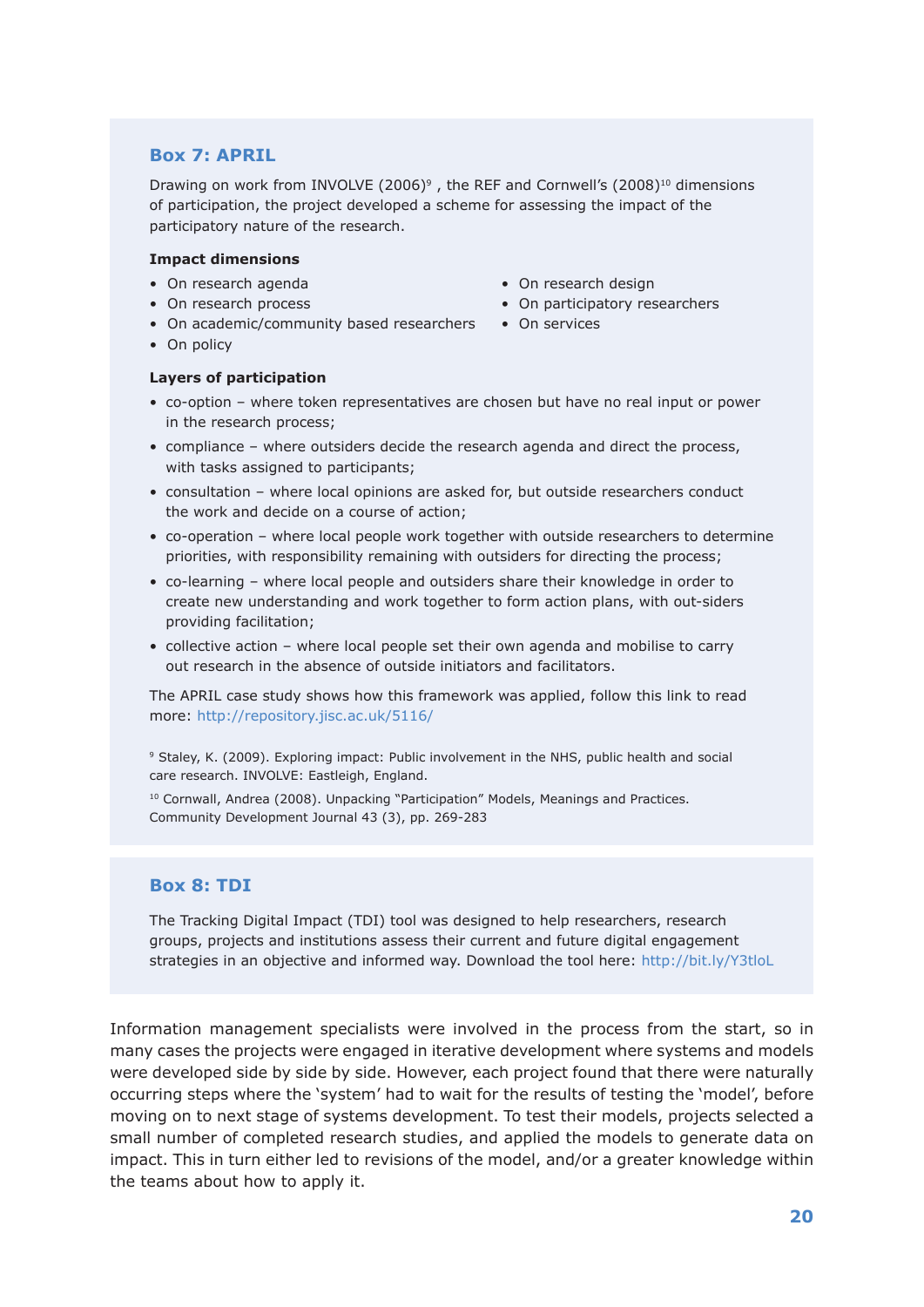## **5. Design a system**

## **The challenge: delivering a system that is theoretically robust, practical to use, and meets the needs of all the project stakeholders.**

Alongside the development of models which captured the impact generation and evaluation process, projects began to further develop the information systems that could support data capture, reporting, and sharing of good practice in relation to impact. Several of the information management specialists working on these projects brought with them years of experience in user-centred design, crucially helping to ensure that the systems developed were not overly cumbersome. Likewise those projects that had worked iteratively with users of the system, found that the proposed information management solutions were far more appealing to the end user.

"Having a key super-user to use the finished system, suggest useful changes and promote the system to colleagues was invaluable to development" **ERIC**

Although not all the projects reached the systems development stage, those that did focused on two distinct areas:

- Impact repositories;
- Web-based platforms to share good practice in impact.

#### **Impact repositories**

Impact repositories were seen as a useful 'add on' to existing research management systems allowing researchers to input data related in addition to recording outputs. It was noted that current research repositories were not universally used by academic teams because they were seen as 'management systems', however there was optimism that the inclusion of impact information within these systems would start to bring them to life for researchers as they began to support engagement and tracking of impact.

"The research team now has a tailored impact capture system which they can use to begin adding impacts for both completed and new projects. This access allows them to capitalise on the motivation generated through involvement in the study and building impact profiles for projects, individuals and teams." **ERIC**

As the models were developed to record and assess impact, information management specialists began to integrate these with system design, so that the existing research management systems contained a section for capturing impact. By enhancing existing systems the development time was minimised, whilst the likely uptake of the system and sustainability was also greatly enhanced.

The projects learnt a number of lessons in relation to how to develop and promote the use of impact repositories. These are summarised below:

- Systems should be promoted in terms of their direct use for funding activities, individual performance reviews, workload reduction and improving professional reputations;
- They should help users plan for impact from the start of a project, generate timely reminders and prompts, and allow for the addition of impact data long after the funding period;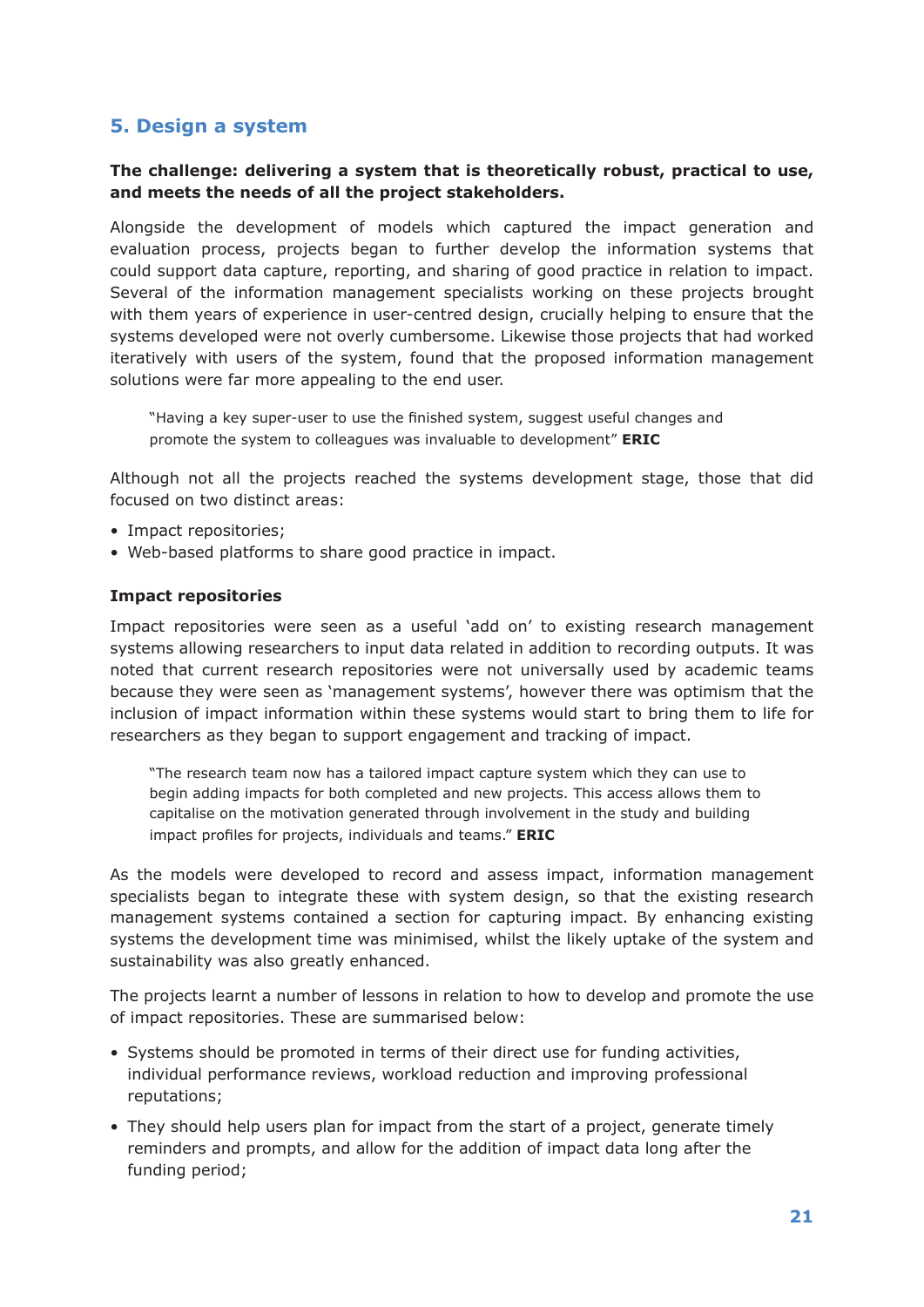- They should be flexible enough, enabling the user full control over the impacts that they would like to log, capturing a range of data relating to impacts and outcomes that a study has generated (i.e. improved well-being, jobs secured, participants engaged with…);
- The structure of the system should allow for cross faculty/discipline research projects, utilising tagging and providing a formal structure only at the highest level.

#### **Box 9: Impact repositories**

Several different methods of developing impact repositories were implemented by projects.

Watch this video showing the new impact capture feature on Coventry University's research management system.

http://www.youtube.com/watch?feature=player\_embedded&v=rKna2rzko\_8#t=9s

Follow this link http://repository.jisc.ac.uk/5017 to download a technical summary for DIEGOs impact repository.

Follow this link http://brookescareerscentre.co.uk/res/jisc to explore the impact analysis system used in 'Learning from Law'.

#### **Web-based platforms to share good practice in impact**

APRIL and the Emphasising Research Impacts project both recognised the need to share knowledge about impact within research. It was felt that researchers would be better able to deliver impactful research if there was a clearer understanding of what processes led to impact. With the support of BCE professionals and information management specialists, both projects sought to identify impact within research and then develop an open, online and interactive database which could be tapped into in order to better understand impact. It was believed that this would enhance the capabilities of research groups to identify, analyse and articulate the benefits of approaches to research that led to impact. APRIL opted to focus on participatory action research, and the Emphasising Research Impacts project looked at a broad range of methodologies for engaging the public with research.

#### **Box 10: Web based platforms**

Having explored a range of open source packages APRIL settled on Wordpress as a temporary solution to hold a set of 11 papers that report on studies that have taken a participatory approach to research. The approaches embraced by the 11 papers vary as widely as the impacts they report but they make an interesting collection for engaging with such work and thinking about how the shape of the participatory approach has an effect on impact (local and national). The intention is the papers will form the basis of a more comprehensive, interactive and searchable international knowledge base on participatory research and its impact which is being included in an International bid which is being developed against the backdrop of the International Collaboration on Participatory Health Research (ICPHR).

Readers can visit the site here: http://healthresearchimpact.wordpress.com.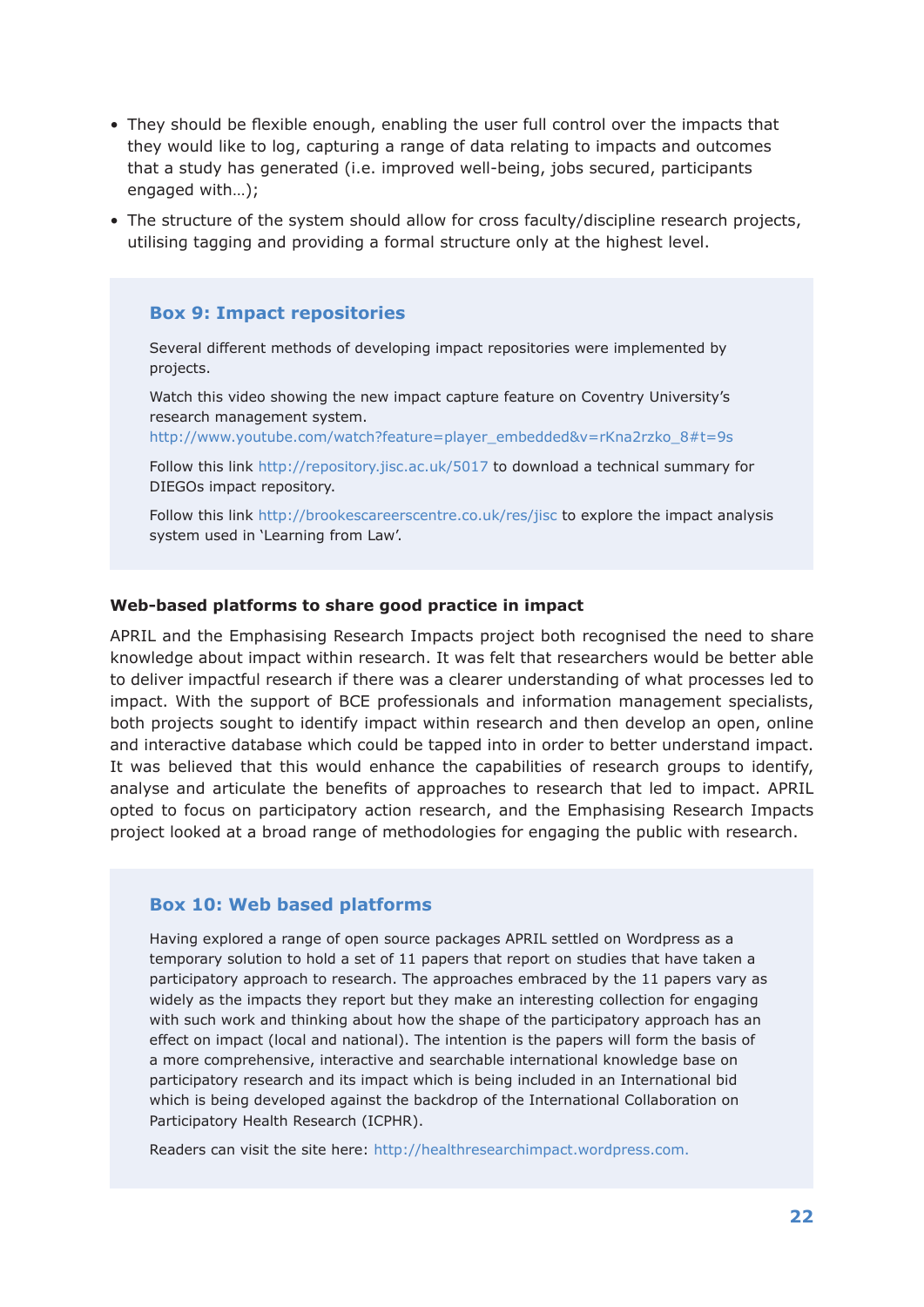Emphasising Research Impacts developed an internal website for use by staff in the Faculty of Medical Sciences at Newcastle University which highlights good practice in generating impact through engagement. Their aim is to continue this work, in order to establish and develop:

• A standard template for researchers to complete to share their research with a lay audience;

- An evaluation process by which to measure success;
- An online mechanism to search and display case studies.

Find out more here: http://faculty-tools.ncl.ac.uk/engagement

In the above we have identified and explored five stages which are representative of how each of the projects developed. Whilst there were some significant differences in how the teams approached their work, the summary provides a 'best-fit' of the work carried out and the learning that emerged from each stage. It takes time for a deeper understanding of impact to be embedded in the research lifecycle, and projects such as this model how 'impact literacy' and analysis capability can begin to be built as teams explore and clarify their understandings and test out approaches. These projects also begin to provide an insight into the management challenges posed by the impact agenda – for instance ensuring that information systems, the requisite impact analysis expertise, staff support and training are aligned, and integrated into the day-to-day management of excellent research.

Several of the projects benefited from working together across institutions, sharing emergent learning. In a number of cases this led to joint workshops, joint planning and sharing of impact analysis expertise. There was clear evidence by the end of the projects that some team members were applying the lessons learnt in new settings, for example the learning from the IRIS project was embedded in the impact strategy in the digital engagement project at Lancaster University $11$ . By the end of the projects, the focus shifted to sharing outcomes with wider audience, and it is here that teams returned to the first step of the process, thinking about who to involve and how to bring them together.

<sup>11</sup> http://www.slideshare.net/catalystas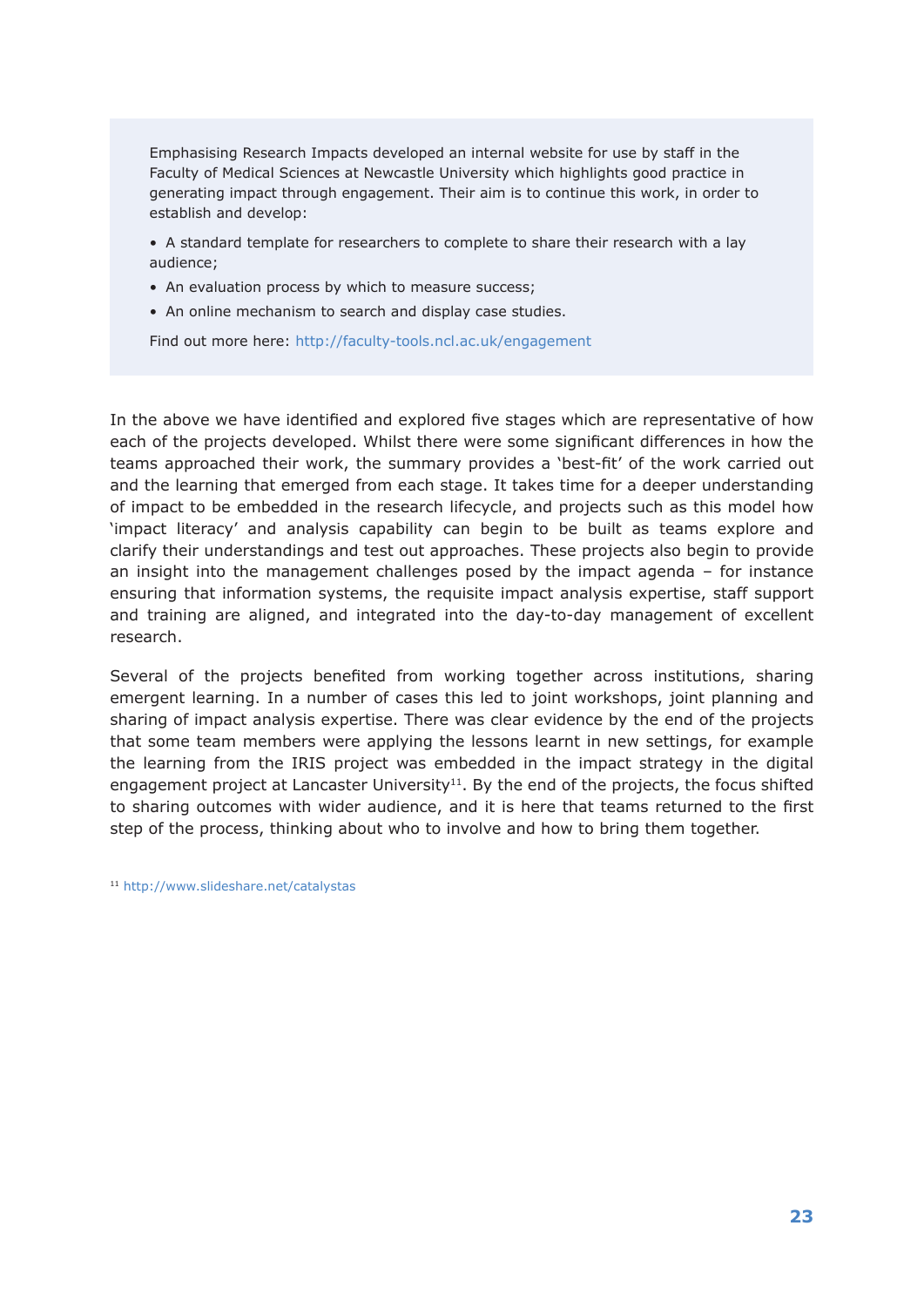## **Impact, Outcomes and Implications**

The projects were designed to support and encourage positive change in processes, practices and attitudes around research impact, and to build capacity and capability within and across institutions so that the sector could take more practical ownership of this agenda. These are ambitious goals for a six-month time frame, and whilst much has been achieved, this remains a significant challenge. Universities are complex institutions, research is a multi-stakeholder process and impact is a term that is understood in many different ways by different people, and can be difficult to capture. For many of the projects this meant giving enough time to explore different understandings of impact, and identifying a suitable size and scope for their project.

"Reflecting on the project I feel I have a much greater awareness of the complexity of the systems and hierarchy within a large university. Engagement and impact mean different things to different people. I would encourage any others developing such ideas to be very clear to have the complete buy-in and understanding of all stakeholders prior to commencing the work..." **Emphasising Research Impacts project**

The process of evaluating impact also opened researchers up to the possibility that their research may not be as effective as they had hoped in fostering the changes they would like to see. It is crucial that there is support for feeding back this learning into future research questions and ways of achieving impact, providing a framework for future collaborations and new approaches. It may also help researchers consider their assumptions about how change happens, and the interventions most likely to lead to the changes they would like to see:

"Some potential audiences are far from eager to hear and implement the lessons from research. This was sometimes painful for the research group and prompted reflection on the ethics of research and the ethics of impact." **MMU**

In spite of these challenges, the projects reported many positive outcomes. Through bringing together a range of people from multiple professional roles, and by following the steps outlined in this document, outcomes included:

- i) improved understanding of impact
- ii) improved evaluation strategy embedded within research groups
- iii) greater awareness of training needs for public engagement and impact assessment
- iv) improved focus on who to engage to maximise the potential of the impact of the research

Professionals with expertise in impact analysis or business and community engagement, also reported multiple benefits including:

- i) greater understanding of the way in which researchers define and capture impact
- ii) improved capability in sharing their expertise with researchers
- iii) enhanced understanding of impact assessment

"Working with the BCE analysts, the research group and civil society partner discovered a much wider concept of what impact is in relation to their research. Moreover that were able to recognise some of their existing research skills as 'impact analysis' skills by viewing project data through 'baseline' and 'change' lenses" **MMU**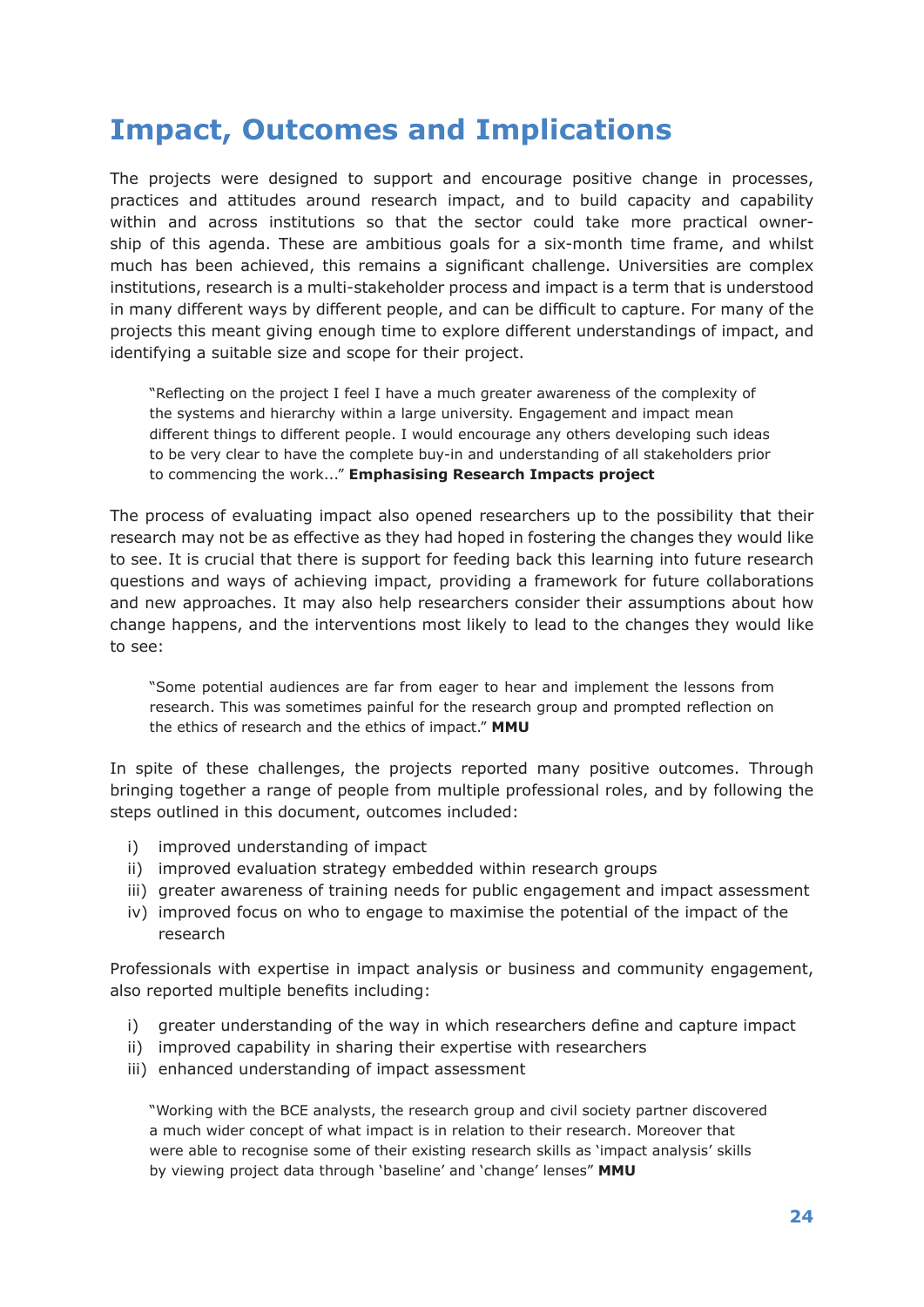"I've found the project fascinating as it has enabled me to explore the potential of online forms of involvement and engagement, which is completely new in the field of health services research" **PERO**

Several teams spoke of how their projects had begun to influence practice both within and outside of their institutions.

"One of the effects the project has had is a cultural one – to get people thinking about impact"

#### **Professor Alistair Fitt, Pro-VC Research and Knowledge Transfer, Oxford Brookes**

"The lessons learnt will be embedded within the research impact strategy of a  $£1.5M$ EPSRC Catalyst project, which explores how academic and non-academic partnerships can build digital tools to facilitate social change" **IRIS**

In summary, the challenges of embedding impact in research were by no means fully resolved, and each of the projects reflected that there was still much to learn. As the project teams became more familiar with impact assessment and tested the limitations of specific approaches they were left with a greater tolerance of ambiguity and uncertainty; more confidence in impact assessment and a clearer understanding of the role of their research in society and its relationship to other important organisations and individuals working in the field. There was also a greater recognition of the value of internal and external expertise in addressing the impact agenda and how to use this to embed impact analysis in research. The projects began to show how these gains could be fed into the research cycle, and project planning.

"By engaging with existing tools and analytical frameworks, the research group and civil society partner were able to reconceptualise impact as an on-going and evolving product of research that needs to be captured throughout a project, rather than something that happens at the end" **MMU**

"Team members now have clearer ideas about how opportunities for impact can be identified and planned into the research design" **IRIS**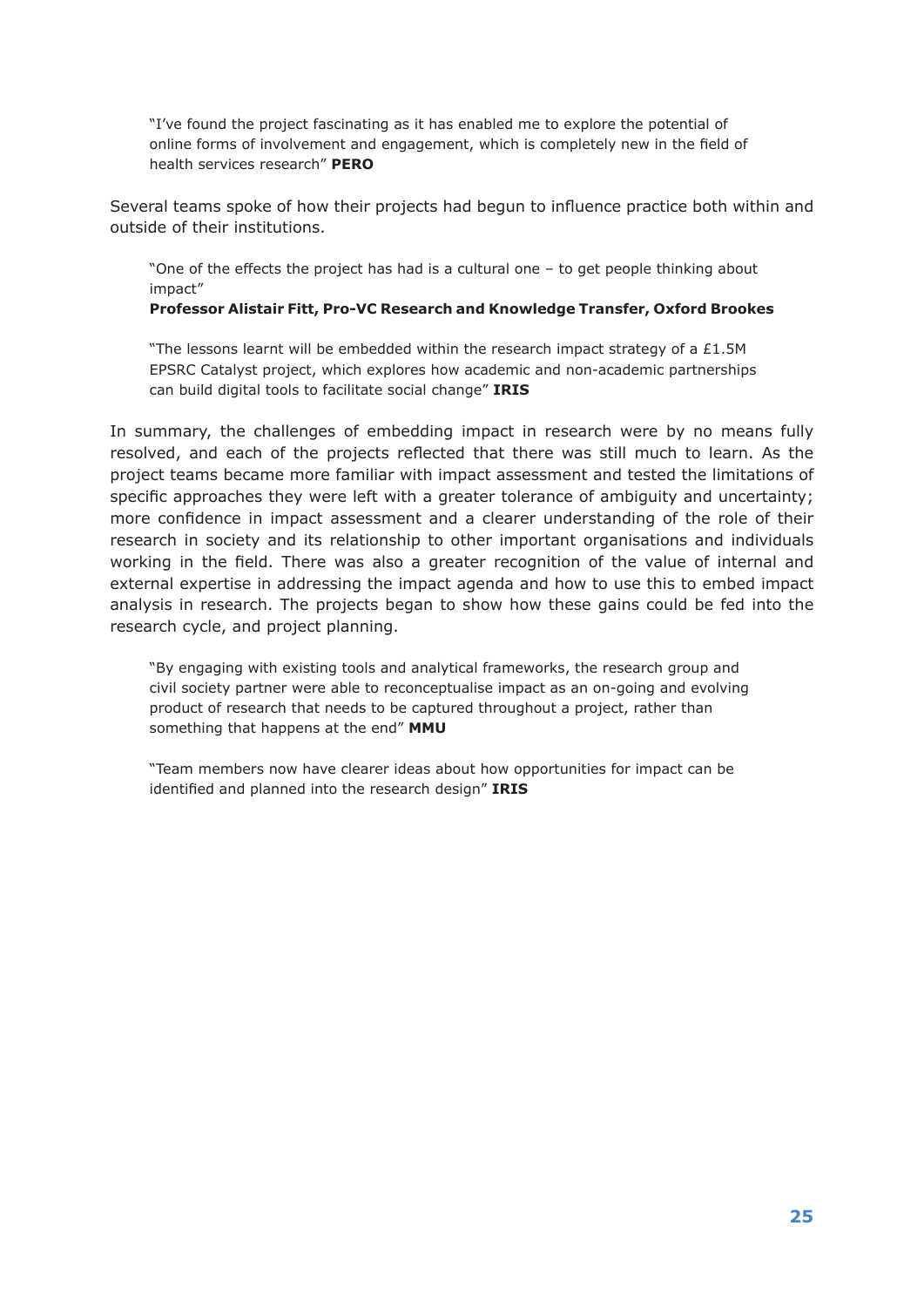## **Acknowledgements**

## **For conceiving and designing the initiative:**

Simon Whittemore, Programme Manager Business and Community Engagement, Jisc

## **For managing the facilitation and synthesis project:**

The NCCPE team

## **We would like to acknowledge the stewardship of the project advisory board:**

Alison Marshall, AURIL Council Member, University of Cumbria Conny Carter, Impact and Policy Manager, Arts and Humanities Research Council Daniel Williamson, REF Impact Officer, University of Essex Jenni Chambers, Higher Education Policy Advisor, HEFCE Josh Brown, Programme Manager Digital Infrastructure, Jisc Liz Falconer, Director of Education Innovation Centre, University of the West of England Philip Graham, Business Alliance Manager, Queens University Belfast

## **This compendium was written by:**

David Owen, Project Manager, National Coordinating Centre for Public Engagement Paul Manners, Director, National Coordinating Centre for Public Engagement Sophie Duncan, Deputy Director, National Coordinating Centre for Public Engagement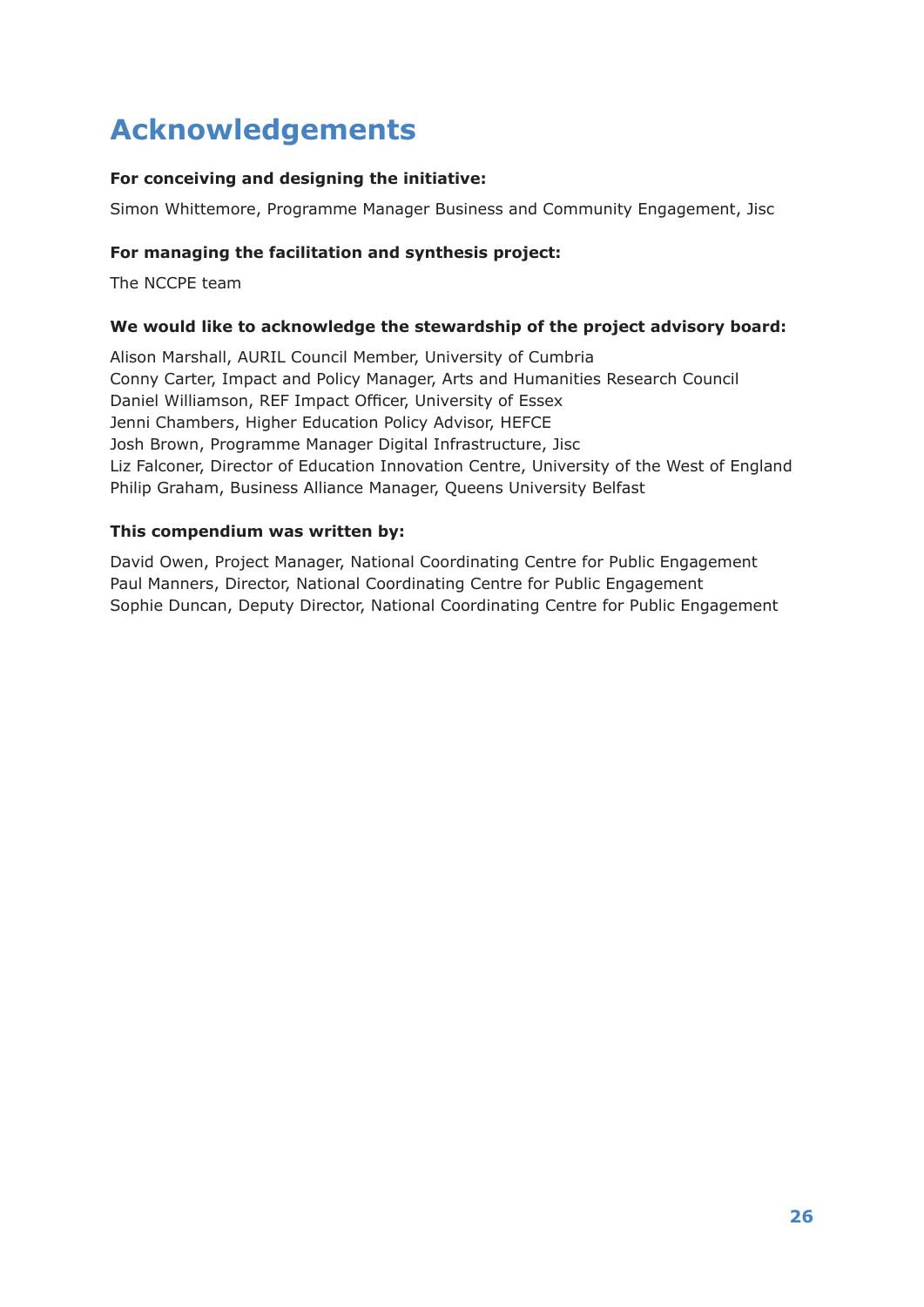## **National Co-ordinating Centre for Public Engagement**

The National Co-ordinating Centre for Public Engagement's vision is of a higher education sector making a vital, strategic and valued contribution to 21st-century society through its public engagement activity. We are working to help support universities to improve, value and increase the quantity and quality of their public engagement and embed it into their core practice.

## **JISC**

Jisc is the UK's expert on digital technology for education and research.

Jisc drives innovation in UK education and research, and has been doing so for more than 15 years.

The Jisc Business and Community Engagement (BCE) programme supports institutions in their strategic management of relationships with business (private and public sector), cultural, social and civic organisations, harnessing technology, in order to deliver services which benefit the economy and society. BCE is an umbrella term which covers knowledge exchange; public and community engagement; employer engagement; lifelong learning.